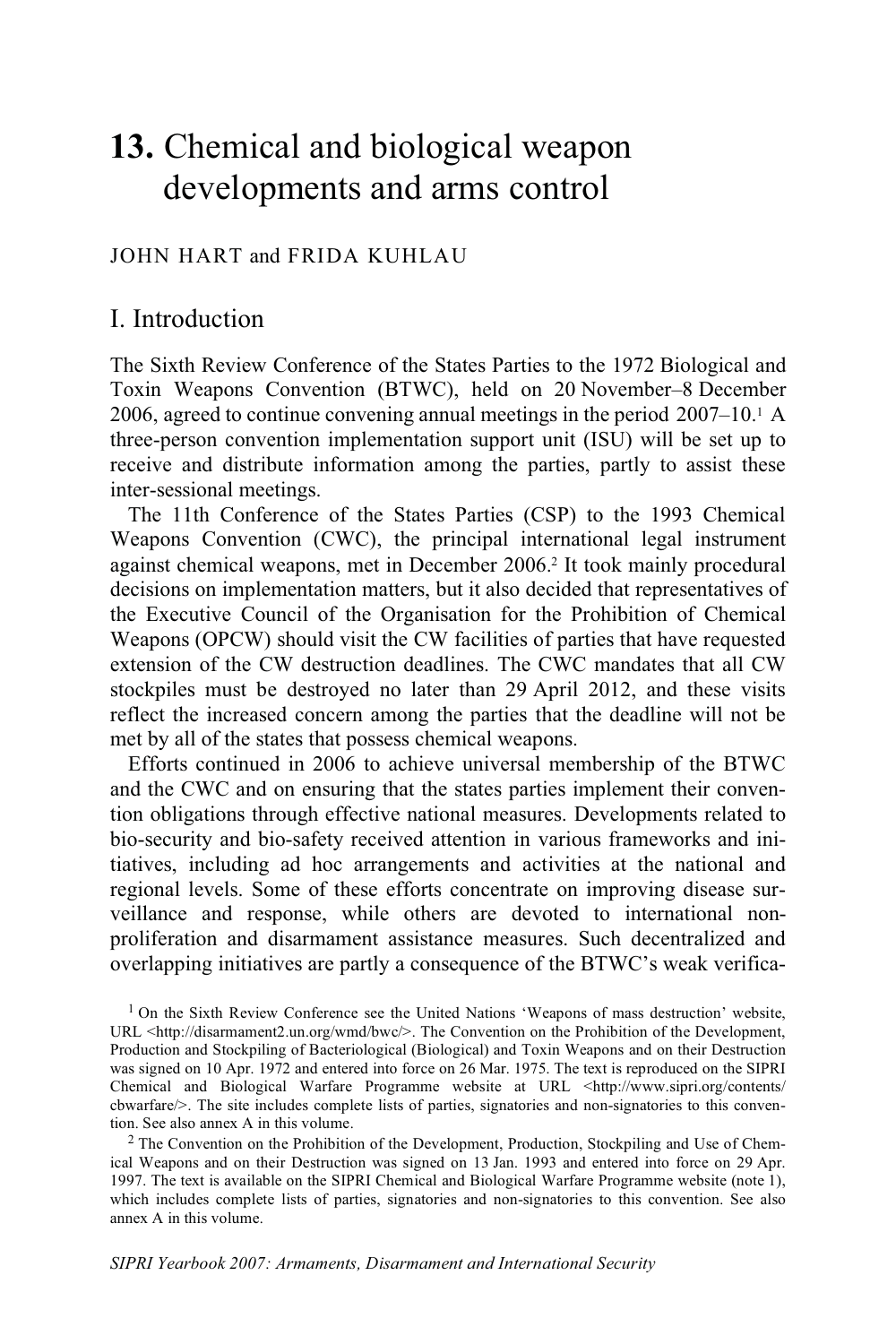tion provisions. In 2006 allegations of the development or use of chemical and biological weapons (CBWs) continued to be made and more information became available about past CBW programmes.

Section II of this chapter discusses the outcome of the Sixth Review Conference of the BTWC. Developments related to the CWC are described in section III, and section IV examines allegations of CBW use and past CBW programmes. Developments in Iraq and the verification lessons learned in 2006 by the United Nations Monitoring, Verification and Inspection Commission (UNMOVIC) are discussed in section V. The prevention of bio-terrorism and remediation measures, including developments related to biological and chemical security, are addressed in section VI. Section VII presents the conclusions.

# II. Biological weapon disarmament

The major biological weapon (BW) disarmament and arms control event in 2006 was the Sixth Review Conference of the States Parties to the Biological and Toxin Weapons Convention. As of December 2006, 155 states had ratified or acceded to the convention.3 On 26–28 April a preparatory committee met in Geneva, adopted the provisional agenda and draft rules of procedure for the review conference, and requested the conference secretariat to prepare background reports.4 Legal and political analysts also published briefing material and analyses to assist in preparation for the review conference.<sup>5</sup>

In the period preceding the review conference the Council of the European Union (EU) adopted a Joint Action that authorizes spending up to  $\epsilon$ 867 000 (\$1.1 million) and has a planned duration of 18 months. It will support the BTWC by promoting universal membership and national implementation of its provisions.6 A key motivation among the parties for achieving universal

<sup>4</sup> Preparatory Committee for the Sixth Review Conference of the States Parties to the Convention on the Prohibition of Development, Production and Stockpiling of Bacteriological (Biological) and Toxin Weapons and on their Destruction, 'Report of the Preparatory Committee', document BWC/CONF.VI/ PC/2, 3 May 2006, para. 22, pp. 4–5. For background papers and review conference documents cited in this chapter see the UN Office at Geneva 'Disarmament' website, URL <http://www.unog.ch/>.

<sup>5</sup> E.g. British American Security Information Council (BASIC), the Harvard Sussex Program and the Verification Research, Training and Information Centre (VERTIC), *Briefing Book: BWC Sixth Review Conference 2006* (nbmedia: Geneva, Oct. 2006); and Zanders, J. P. and Nixdorff, K., *Enforcing Non-Proliferation: The European Union and the 2006 BTWC Review Conference*, Chaillot Paper no. 93 (European Union Institute for Security Studies: Paris, Nov. 2006).

<sup>6</sup> The Joint Action identifies 3 main types of provision that should be incorporated into the national implementation of the convention: (*a*) adoption of national legislation, including penal legislation, which encompasses the full scope of BTWC prohibitions; (*b*) effective regulations or legislation to control and monitor transfers of relevant dual-use technologies; and (*c*) effective implementation and enforcement to prevent violations and sanction breaches. 'Council Joint Action 2006/184/CFSP of 27 February 2006 in support of the Biological and Toxin Weapons Convention, in the framework of the EU Strategy against

<sup>&</sup>lt;sup>3</sup> The states that had signed but not ratified the BTWC were Burundi, Central African Republic, Egypt, Guyana, Haiti, Ivory Coast, Gabon, Liberia, Madagascar, Malawi, Myanmar (Burma), Nepal, Somalia, Syria, Tanzania and the United Arab Emirates. The states that had neither signed nor ratified the convention were Andorra, Angola, Cameron, Chad, Comoros, Cook Islands, Djibouti, Eritrea, Guinea, Israel, Kazakhstan, Kiribati, Marshall Islands, Mauritania, Micronesia, Montenegro, Mozam-bique, Namibia, Nauru, Niue, Samoa, Trinidad and Tobago, Tuvalu and Zambia.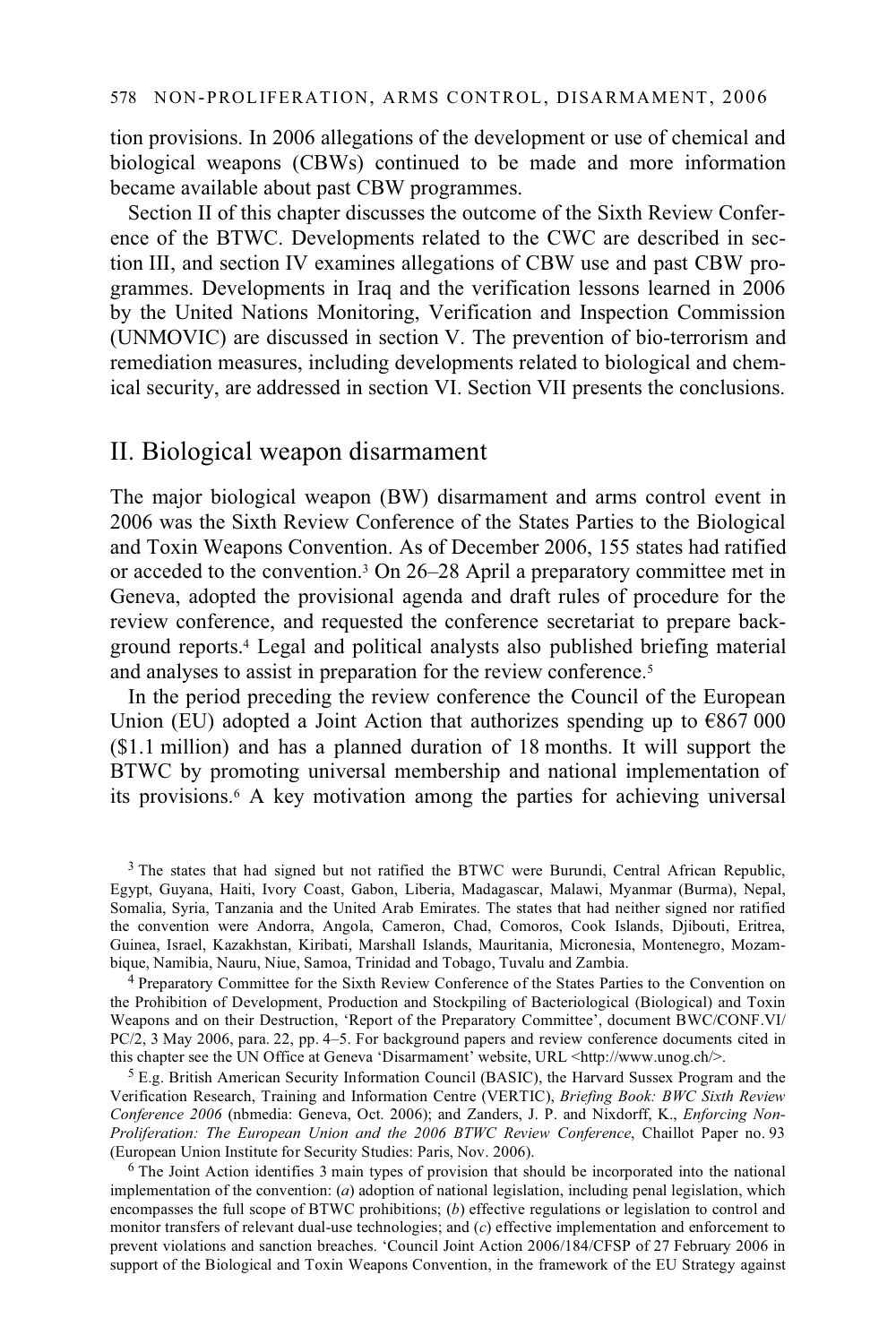membership of the BTWC and comprehensive implementation of its provisions is the recognition that such measures will raise barriers against possible bio-terrorism. Under the Joint Action regional workshops will be convened to explain the benefits of joining the convention to non-parties and to offer them EU technical assistance to join and implement it. A survey of national legislation and the extent to which the convention is effectively implemented will also be carried out. The Council of the European Union also adopted a Common Position stating that the BTWC is 'the cornerstone of efforts to prevent biological agents and toxins from ever being developed and used as weapons'.7

The Sixth Review Conference was focused and constructive. Masood Khan of Pakistan, the president of the conference, emphasized the importance of producing a 'concise and accessible' final document and that the parties should reaffirm the norms and core elements of the BTWC. Khan urged that synergies be sought between proposals and mechanisms—rather than viewing them as 'trade-offs'—and the avoidance of a 'lowest common denominator' outcome.8 The UN Secretary-General, Kofi Annan, stated that the BTWC must be viewed as 'part of an interlinked array of tools . . . to deal with an interlinked array of problems', including public health requirements, terrorism and criminal activity by non-state actors.<sup>9</sup> General debate and the tabling of national papers were followed by an article-by-article review of the convention by the Committee of the Whole. Plenary sessions met periodically during the conference to consider cross-cutting issues and 'clusters' of delegations negotiated text for inclusion in the review conference's final statement.10

The parties discussed: (*a*) scientific and technological developments, (*b*) national implementation of the convention, (*c*) confidence-building measures (CBMs), (*d*) implementation support, (*e*) the modalities for possible meetings between the Sixth and Seventh Review Conferences, (*f*) bio-safety and bio-security, (*g*) scientific and technological cooperation, (*h*) compliance and verification, (*i*) coordination with other organizations, and ( *j*) bio-terrorism. The ISU, which will be attached to the UN Department for Disarmament Affairs, among other things will help coordinate efforts by the BTWC parties to develop measures to promote effective implementation of the convention,

the Proliferation of Weapons of Mass Destruction', *Official Journal of the European Union*, L65 (7 Mar. 2006), pp. 51–55.<br><sup>7</sup> 'Council Common Position 2006/242/CFSP of 20 March 2006 relating to the 2006 Review Confer-

ence of the Biological and Toxin Weapons Convention (BTWC)', *Official Journal of the European Union*, L88 (25 Mar. 2006), p. 65, para. 1.

8 Sixth BTWC Review Conference, 'Opening statement by the President of the Sixth Review Conference of the Biological Weapons Convention, Ambassador Masood Khan (Pakistan)', Geneva, 20 Nov.

 $9$  Sixth BTWC Review Conference, 'The Secretary-General: remarks to the Sixth Review Conference of the Biological Weapons Convention', Geneva, 20 Nov. 2006.

<sup>10</sup> The BioWeapons Prevention Project (BWPP) produced daily briefing papers on the work of the conference. See the BWPP website at URL <http://www.bwpp.org>. Non-governmental organizations were also able to make presentations on a range of activities related to the BTWC during lunch breaks. See Center for Arms Control and Non-Proliferation, 'BWC observer', URL <http://www.bwc06.org/>; and the Biological and Toxin Weapons Convention website at URL <http://www.opbw.org>.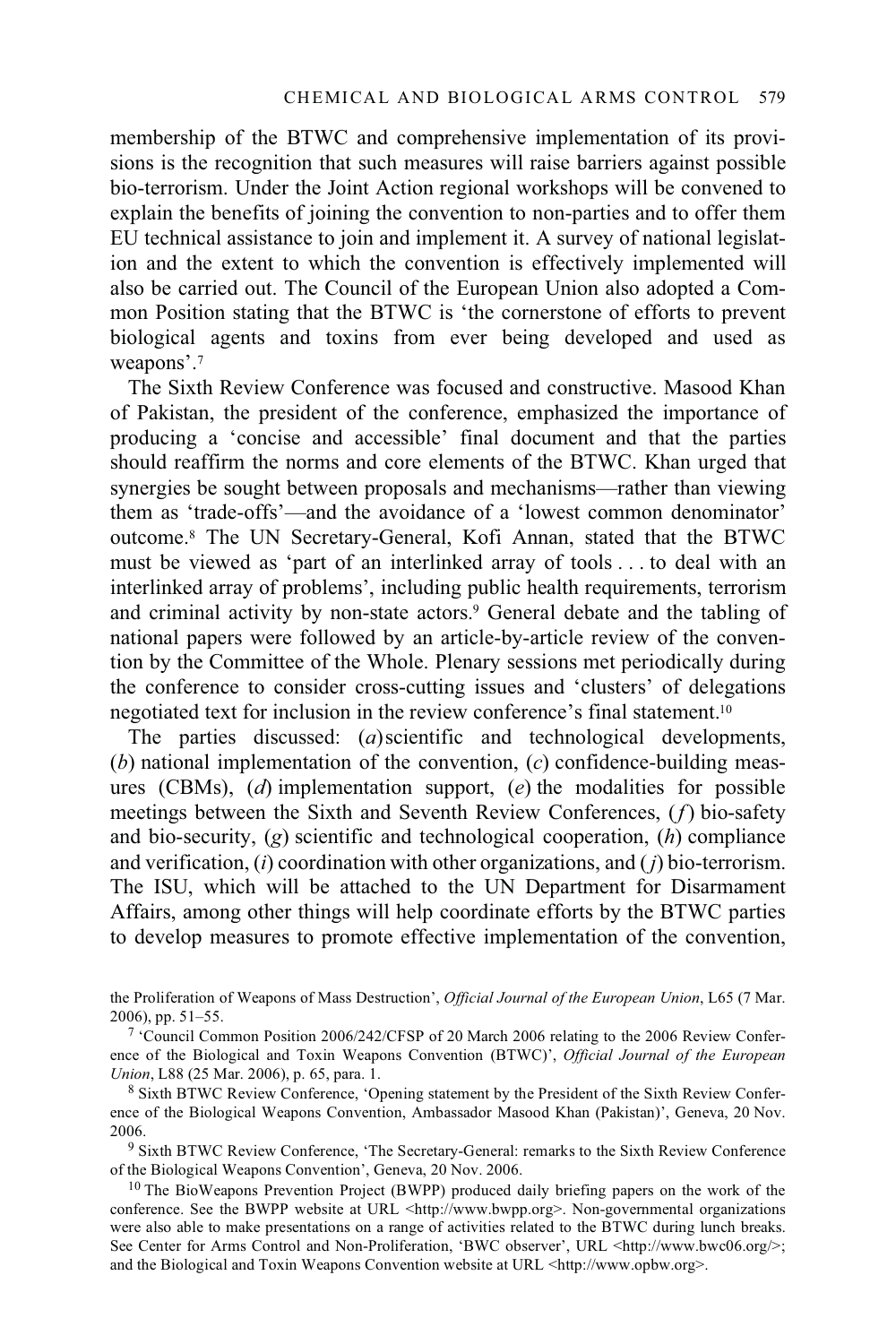### 580 NON-PROLIFERATION, ARMS CONTROL, DISARMAMENT, 2006

improve bio-safety and bio-security at biological facilities and enhance national capabilities for disease surveillance, detection and diagnosis.11 The final document of the conference included an article-by-article review of the parties' understanding of the BTWC provisions and noted the results of the 2003–2005 inter-sessional process: meetings of experts and states parties that were conducted in accordance with a decision of the 2002 reconvened Fifth Review Conference of the States Parties to the BTWC.12

Verifying compliance with the convention was also considered: both with regard to specific cases of concern, and in terms of general procedures and mechanisms to ensure, for example, that the BTWC effectively covers scientific and technological developments.13 The United States identified several mechanisms for addressing compliance concerns. It is developing guidelines and procedures that can be used in response to any disease outbreak to determine whether it is caused deliberately and, if so, the most suitable scientific and technological means to identity those responsible.14

During the review conference new groupings of mainly Western states and one of Latin American states emerged.15 These groups took positions that differed from those of the Western Group<sup>16</sup> and the Group of the Non-Aligned Movement (NAM) and Other States, respectively.17 Some developing states did not express or de-emphasized the past criticism that national export controls may conflict with Article X of the BTWC, which calls for the convention to be implemented in a manner that avoids hampering economic and technological development and preventing the exchange of information, material and equipment for peaceful purposes.<sup>18</sup> In addition, some members of the East European Group are now EU members and increasingly associate themselves with the work of the Western Group.

The conference considered action plans on universality, national implementation, Article X and comprehensive implementation of the BTWC. The proposed action plan on national implementation urged the parties to designate a national implementing body for the convention, enact legislation, review their national export control laws and submit periodic updates to the other parties.

13 On suspected BW programmes see section IV.

(South), Switzerland, Norway and New Zealand) or Jacksons 7. They were among the most active Western Group participants at the conference. The group of Latin American states were Argentina, Bolivia, Brazil, Chile, Colombia, Costa Rica, Ecuador, El Salvador, Guatemala, Mexico, Peru and Uruguay. This

<sup>16</sup> The Western Group comprises mainly West European states as well as Australia, Canada, New Zealand and the USA.

 $17$  E.g. the positions differed in terms of the level of attention devoted to verification and compliance issues.<br><sup>18</sup> Some developing states maintain that the implementation of export control regimes by mainly

developed states impedes the full implementation of Article X. They also argue that the convention should be implemented so that it does not impede economic cooperation and development.

<sup>&</sup>lt;sup>11</sup> See UN Office at Geneva (note 4).

<sup>&</sup>lt;sup>12</sup> On past BTWC review conferences see CBW chapters in previous editions of the SIPRI Yearbook.

<sup>14</sup> Sixth BTWC Review Conference, 'Confronting noncompliance with the Biological Weapons Convention', document BWC/CONF.VI/WP.27\*(revised), 24 Nov. 2006. 15 The mainly Western group was referred to as JACKSNNZ (Japan, Australia, Canada, Korea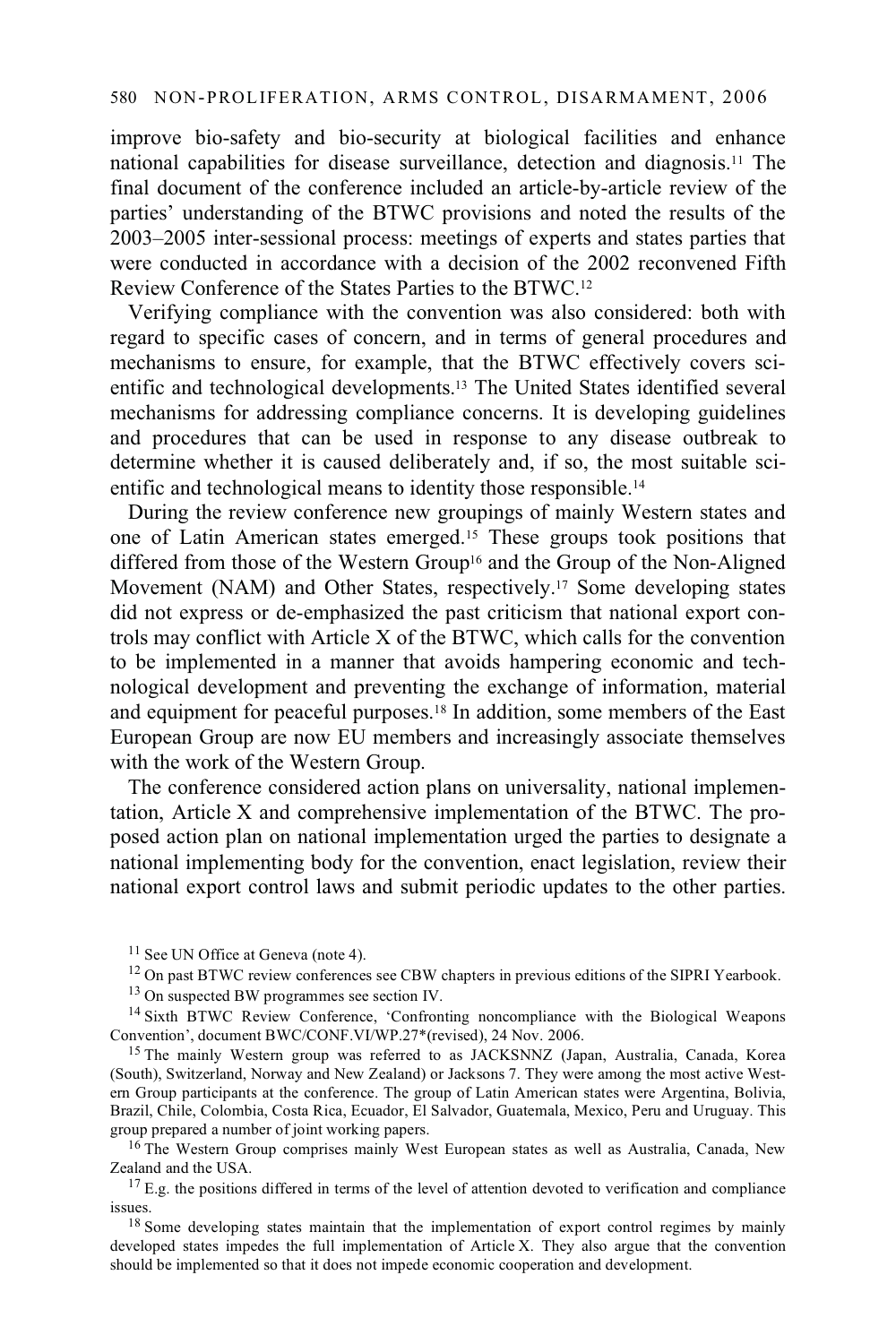Agreement could not be reached on such an action plan, in part because of a late proposal by the NAM to adopt an action plan on the implementation of Article X.19 Linking national implementation to Article X implementation was unacceptable to a number of parties, including the USA.

In 1986 the Second Review Conference of the States Parties to the BTWC agreed in its Final Declaration that the parties should submit annual data exchanges on activities of possible BW relevance to serve as a CBM.20 However, some parties have failed to comply with this politically binding decision to provide information and, among those that have, some have done so irregularly. The quality and completeness of the information submitted have also periodically been questioned. In some cases this can be a positive development provided that other parties successfully seek informal clarification. Given their sensitive nature, such consultations are presumably carried out either bilaterally or among a limited number of parties. The nature and scope of such consultations that have occurred have not generally been published in detail and thus they tend to be poorly understood.21 The extent to which CBMs adequately cover current bio-defence programmes and those that counter bioterrorism (as opposed to traditional biological defence programmes) is also not clear and a matter of concern to many analysts because such programmes could serve as a cover for prohibited activities. Proposals have therefore been put forward to make the annual data exchanges legally binding, and to revise and expand the CBM formats,<sup>22</sup> although there is continued concern that sensitive national security and proprietary business information not be divulged. The shortcomings of the CBMs can be seen as reason to further develop them in the BTWC framework and as grounds for looking to other mechanisms to strengthen the international prohibition against BW. Such mechanisms could include national implementation of UN Security Council Resolution 1373 which deals with threats to international peace and security caused by terrorist acts—and the work of the 1540 Committee, a non-permanent body that assists with the implementation of UN Security Council Resolution 1540.<sup>23</sup>

19 Pearson, G., 'The Biological Weapons Convention Sixth Review Conference', *CBW Conventions* 

<sup>20</sup> In 1991 the Third Review Conference agreed that information would be provided in other areas, including past offensive and defensive biological research and development programmes.

 $1<sup>21</sup>$  For an account of consultations carried out in order to clarify the status of Soviet compliance with the BTWC see Kelly, D. C., 'The Trilateral Agreement: lessons for biological weapons verification', eds T. Findlay and O. Meier, Verification Research, Training and Information Centre (VERTIC), *Verifica-*

 $^{22}$  E.g. Hunger, I. and Isla, N., 'Confidence-building needs transparency: an analysis of the BTWC's confidence-building measures', *Disarmament Forum*, no. 3 (2006), pp. 27–36. See also the Hamburg Centre for Biological Arms Control website at URL <http://www.biological-arms-control.org/projects/<br>CBM en.htm>.

<sup>23</sup> UN Security Council Resolution 1373, 28 Sep. 2001; and UN Security Council Resolution 1540, 28 Apr. 2004. See the discussion of Resolution 1737 in chapter 15 and of Resolution 1540 in appendix 11A in this volume. Resolution 1540 is reproduced as appendix 11B in this volume. See also the 1540 Committee website at URL <http://disarmament2.un.org/Committee1540/>. These and other UN Security Council resolutions discussed in this chapter are available at URL <http://www.un.org/ documents/scres.htm>.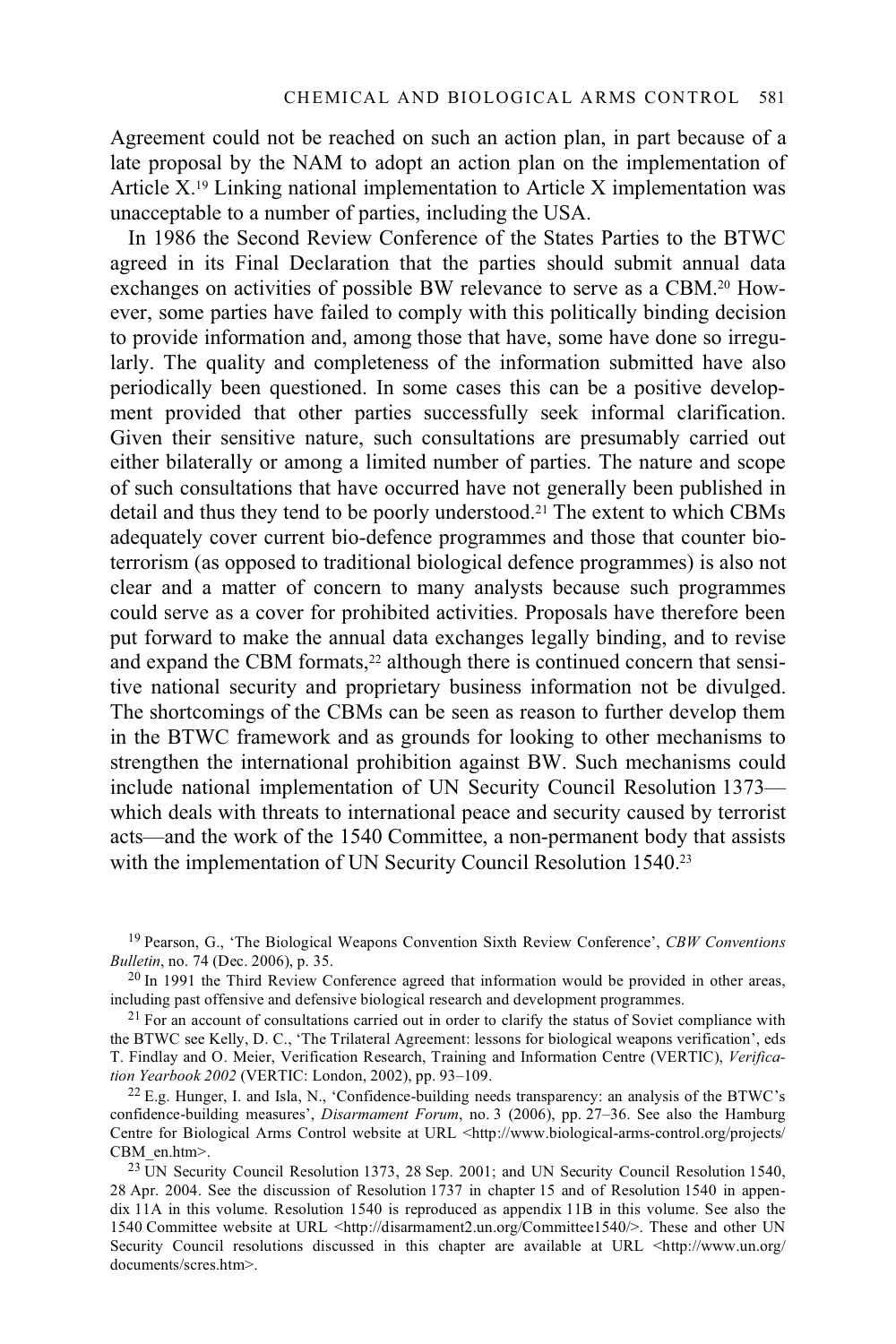As at the 1996 Fourth Review Conference of the BTWC, in 2006 Iran tabled a proposal to amend Article I of the convention to explicitly include a prohibition against the 'use' of BW and stated that it had requested the depositaries of the convention (Russia, the United Kingdom and the USA) to start the amendment process.24 Iran argued that the amendment is necessary in part because the prohibition of use contained in the 1925 Geneva Protocol is insufficient since many of the parties to the protocol had or maintain reservations that leave open the possibility of using CBW.25 The other delegations generally opposed amending the BTWC because this could open the door for other amendments. The final document of the Sixth Review Conference, like that of the Fourth Review Conference, states that the parties understand the prohibitions of Article I to include a ban on the use of BW.26

Russia proposed that the term 'biological weapon' should be more precisely defined on the basis of the type and quantity of biological agents that are allowed for non-prohibited purposes, but the proposal failed to gain support.<sup>27</sup> Concern continued that narrowing the definition would undermine the general purpose criterion embodied in the Article I prohibition against BW, which bans all 'microbial, other biological agents, or toxins whatever their origin or method of production' except for non-prohibited purposes.28 The general purpose criterion is the principal mechanism for ensuring that the BTWC can be applied regardless of future scientific and technological developments.29 There is also concern that an agreement on a quantitative declaration threshold could weaken the convention because large quantities of biological agents can be grown quickly from small initial feedstocks. The conference's final document reaffirmed that Article I applies to 'all scientific and technological developments in the life sciences and other fields of science relevant to the Convention'.30

 $24$  Sixth BTWC Review Conference, 'Prohibition of use of biological weapons, submitted by the Islamic Republic of Iran', document BWC/CONF.VI/WP.25, 23 Nov. 2006, paras 3–4. See also Zanders, J. P. and Eckstein, S., *The Prohibition of 'Use' under the BTWC: Backgrounder on Relevant Developments during the Negotations, 1969–1972* (SIPRI: Stockholm, 3 Dec. 1996), URL <http://www.

<sup>25</sup> The BTWC's preamble reaffirms the Geneva Protocol's principles and objectives. Iran's position implies that any divergence between how the 2 agreements are interpreted and implemented could constitute a loophole that states wishing to retain the option of using BW might exploit. However, this interpretation is contrary to the spirit of the BTWC and the general international understanding of its prohib-<br>itions, including that expressed in the final documents of both the fourth and sixth review conferences.

<sup>26</sup> Sixth BTWC Review Conference, 'Final document', document BWC/CONF.VI/6, 20 Nov.–8 Dec. 2006, p. 9.

 $27$  Tucker, J. B. (interview by P. Crail), Monterey Institute of International Studies Center for Nonproliferation Studies, 'The Sixth Review Conference of the Biological Weapons Convention: success or failure?', 4 Jan. 2007, URL <http://cns.miis.edu/pubs/week/070104.htm>.

<sup>28</sup> Regardless of its phrasing, a definition of BW that is narrower in scope than the general purpose criterion would risk narrowing the application of the BTWC's prohibition against such weapons. 29 BTWC (note 1), Article I.

<sup>30</sup> Sixth BTWC Review Conference (note 26), p. 9. For background on scientific and technological challenges see Tucker, J. B. and Zilinskas, R. A., 'The promise and perils of synthetic biology', *New*  Atlantis, spring 2006, pp. 25-45, URL <http://www.thenewatlantis.com/archive/12/tuckerzilinskas. htm>. See also Littlewood, J., *The Biological Weapons Convention: A Failed Revolution* (Ashgate: Aldershot, 2005).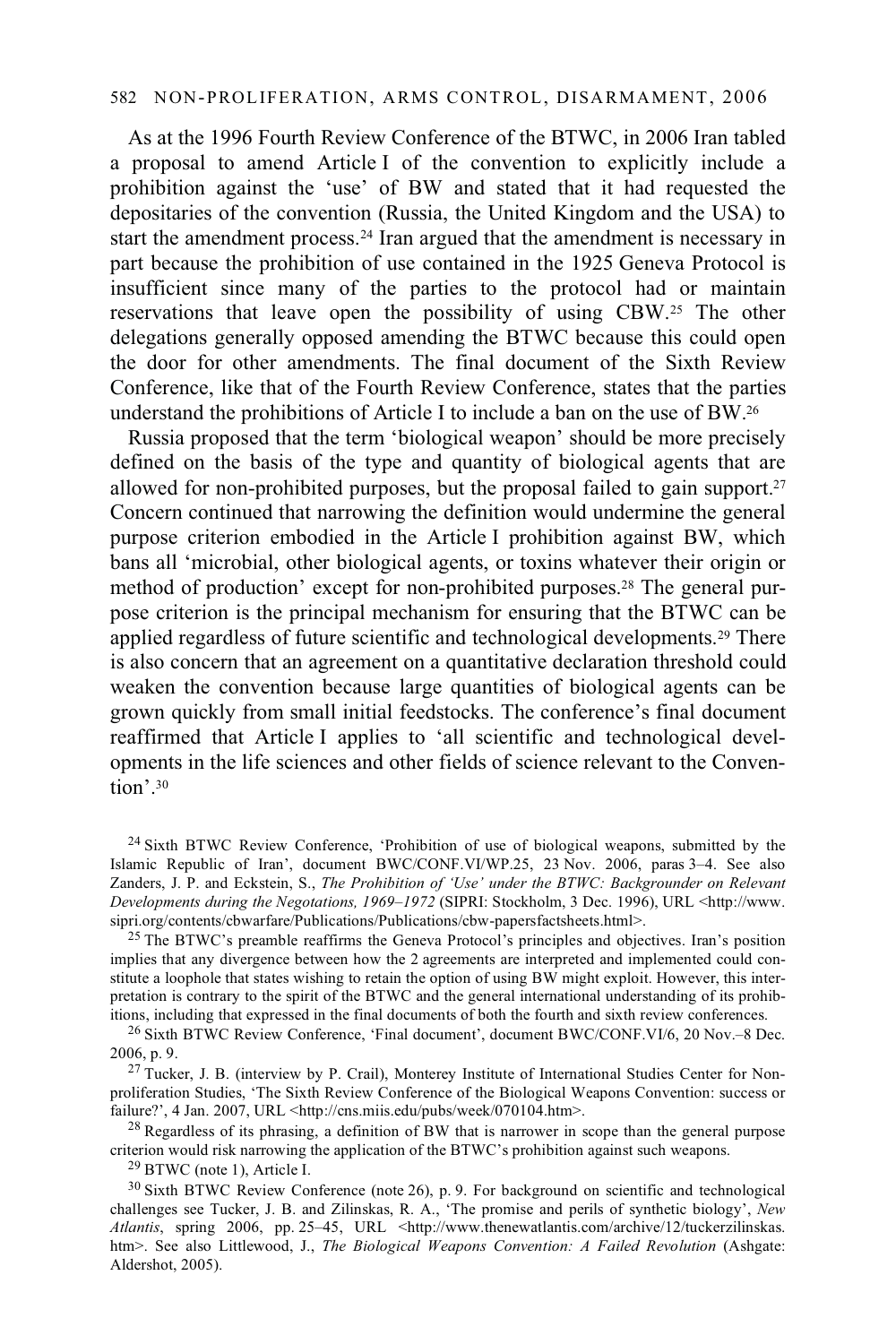The inter-sessional programme for 2007–10 will consist of four annual meetings of one-week duration to 'discuss, and promote common understanding and effective action' on: (*a*) ways and means to enhance national implementation, (*b*) regional and subregional cooperation on BTWC implementation, (*c*) national, regional and international measures to improve bio-safety and bio-security, (*d*) oversight, education, awareness raising and development of codes of conduct, (*e*) capacity building in the fields of disease surveillance, detection, diagnosis and containment of infectious diseases; and (*f*) assistance and coordination with relevant organizations at the request of any BTWC party in case of alleged BW use.31 The issue of an institutionalized verification structure remains formally in abeyance despite concern that the absence of some such form of oversight could gradually erode the international legal norm against BW. The usefulness of the annual meetings will depend on the extent to which they promote effective implementation of the BTWC.<sup>32</sup>

### III. Chemical weapon disarmament

As of December 2006, 181 states had ratified or acceded to the 1993 Chemical Weapons Convention; an additional 6 states had signed but not ratified the convention, and 8 states had neither signed nor ratified it. 33

### **The Conference of the States Parties**

The 11th Conference of the States Parties to the CWC met on 5–8 December 2006. The parties devoted much attention to the issue of the destruction of CW stockpiles and took a number of procedural decisions.<sup>34</sup> The verification of non-production of chemical weapons by the chemical industry—essential for maintaining the effectiveness of the convention—was also considered. The CSP approved the OPCW's 2007 budget of  $\epsilon$ 75 025 751 (\$99 700 000), a decrease of  $\epsilon$ 588 490 (\$765 000) over the 2006 budget. It is the second con-

31 Sixth BTWC Review Conference (note 26), p. 21.

34 CW destruction in Russia is also a major focus of the Group of Eight (G8) industrialized countries' Global Partnership against the Spread of Weapons and Materials of Mass Destruction activities. On the Global Partnership see chapter 12 in this volume.

<sup>&</sup>lt;sup>32</sup> On institutional issues see Zanders, J. P., 'Verification of the BTWC: seeking the impossible or impossible to seek?', ed. G. Lindstrom, *Enforcing Non-Proliferation: The European Union and the 2006 BTWC Review Conference*, Chaillot Paper no. 93 (European Union Institute for Security Studies: Paris,

<sup>&</sup>lt;sup>33</sup> The Central African Republic, Comoros, Djibouti, Haiti, Liberia and Montenegro became parties to the CWC in 2006. The CWC entered into force for Montenegro on 3 June 2006, the date of the country's independence (until 2006 Montenegro was part of Serbia and Montenegro). The states that have signed, but not ratified the CWC are Bahamas, Republic of the Congo, Dominican Republic, Guinea-Bissau, Israel and Myanmar (Burma). The states that had not signed or ratified the CWC as of Dec. 2006 were Angola, Barbados, Egypt, Iraq, Lebanon, North Korea, Somalia and Syria. See also annex A in this volume.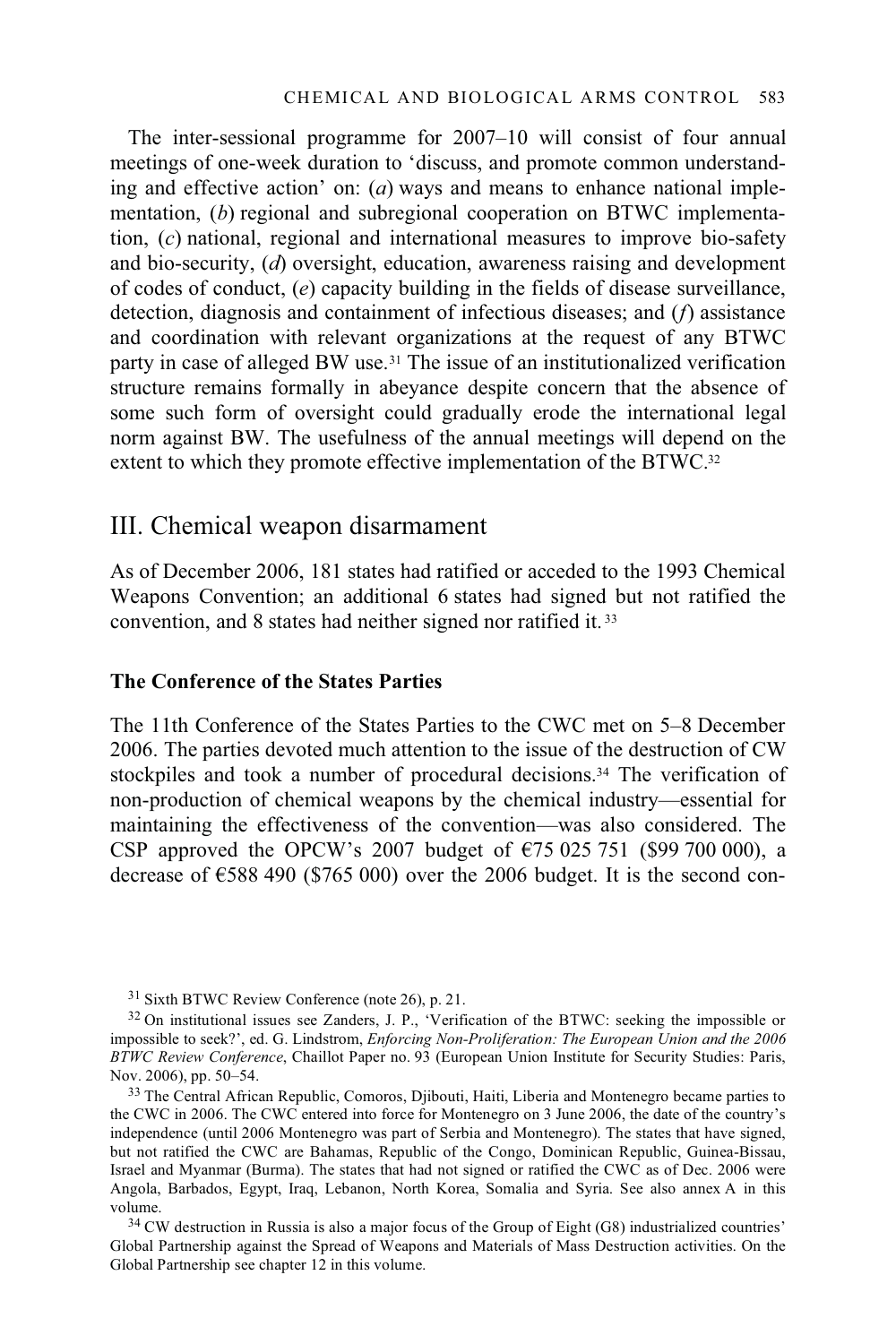secutive 'zero nominal growth' budget. The CSP earmarked  $\epsilon$ 37 545 676  $($ \$49 900 000) to cover verification costs. $35$ 

The CSP granted the OPCW Director-General the authority, effective until 29 April 2012, to extend and renew employment contracts beyond the sevenyear total length of service that was specified by a 2003 CSP decision.36 The CSP also extended for one year the OPCW's Plan of Action for the implementation of the obligations of Article VII (national implementation measures).37 As of 1 November 2006, 172 of the parties (95 per cent) had established or designated a national authority; 112 parties (62 per cent) had reported to the Technical Secretariat the adoption of legislative and administrative measures to implement the CWC; and 72 parties (40 per cent) had adopted and reported on national legislation covering all key areas required by the CWC.38 The CSP also requested that all states parties and the Technical Secretariat intensify their efforts to promote the convention's universality with a view towards achieving universal adherence by 29 April 2007.39 The Technical Secretariat continued to document its operating procedures and to facilitate the transfer of institutional memory and expertise to future staff.

### **Chemical industry verification**

At the 11th CSP and an Executive Council meeting that met parallel to it much attention focused on the verification regime covering other chemical production facilities (OCPFs). The CWC verification regime covers some plant sites that produce by synthesis certain discrete organic chemicals some of which contain the elements phosphorus, sulphur or fluorine (DOC/PSFs). Facilities that produce DOC/PSFs according to the guidelines in the CWC Verification Annex are called OCPFs. They must be declared to the OPCW and are subject to inspection.<sup>40</sup> A credible methodology for OCPF site selection and the carrying out of a sufficient number of geographically balanced inspections of such sites are necessary in order to ensure the effectiveness of the CWC verification regime. Some OCPF facilities are multi-purpose chem-

<sup>&</sup>lt;sup>35</sup> Organisation for the Prohibition of Chemical Weapons (OPCW), 'Decision, programme and budget of the OPCW for 2007', document C-11/DEC.11, 8 Dec. 2006. For OPCW documents see URL <http:// www.opcw.org>.

<sup>&</sup>lt;sup>36</sup> With the exception of local staff, translators and interpreters, no OPCW staff member may have a total length of service exceeding 7 years by 2012. OPCW, 'Decision, tenure policy of the OPCW', document C-SS-2/DEC.1, 30 Apr. 2003; and OPCW, 'Decision, future implementation of the tenure policy', document C-11/DEC.7, 7 Dec. 2006.

 $37$  OPCW, 'Decision, sustaining follow-up to the plan of action regarding the implementation of Article VII obligations', document C-11/DEC.4, 6 Dec. 2006.

<sup>&</sup>lt;sup>38</sup> OPCW, 'Note by the Director-General, report to the Conference of the States Parties at its eleventh session on the status of implementation of Article VII of the Chemical Weapons Convention as at 1 November 2006', document C-11/DG.6, 23 Nov. 2006, p. 5.

<sup>&</sup>lt;sup>39</sup> OPCW, 'Decision, universality of the Chemical Weapons Convention and the further implementation of the universality action plan', document C-11/DEC.8, 7 Dec. 2006. See Guthrie, R., Hart, J. and Kuhlau, F., 'Chemical and biological warfare developments and arms control', *SIPRI Yearbook 2006: Armaments, Disarmament and International Security* (Oxford University Press: Oxford, 2006), pp. 715–16. 40 CWC (note 2), Verification Annex, Part IX.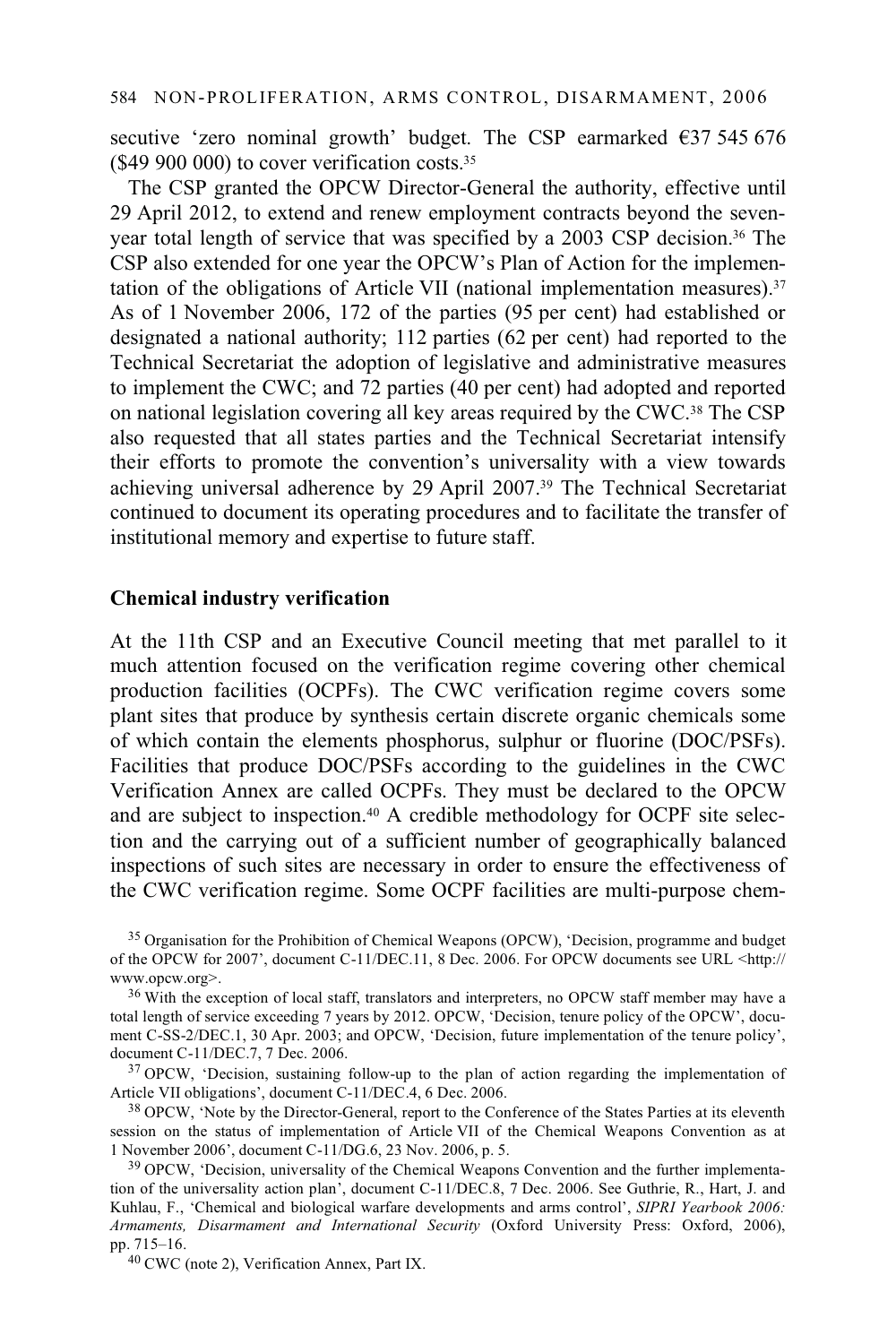ical production facilities that can be reconfigured on short notice in order to produce a wide range of toxic chemicals that could be diverted to purposes prohibited by the CWC.41

The listing of chemicals in the Annex on Chemicals is meant to balance the risk they pose to the object and purpose of the CWC against the fact that such chemicals can often be used for peaceful, including commercial, purposes. The annex comprises three schedules: schedule 1 chemicals pose a 'high risk' to the object and purpose of the convention and have the fewest applications for peaceful purposes; schedule 2 chemicals pose a 'significant risk'; and schedule 3 chemicals pose 'a risk', although they have the widest application for peaceful purposes.42 The verification regime for OCPFs targets facilities that produce chemicals that are not listed on the schedules but that may nevertheless present a threat to the convention. Inspections focus on the facilities, rather than on the chemicals they produce, and their primary aim is to confirm the absence of activities involving schedule 1 chemicals.

The extent to which OCPF inspections are carried out on the territory of parties with developed or developing chemical industries is another implementation issue. Parties with developing chemical industries tend to emphasize maintaining the 'hierarchy of risk' embodied in the CWC Annex on Chemicals.43 Parties with more developed chemical industries, however, often stress the need for a better spread of OCPF inspections in order to preserve the equitable geographic distribution principle inherent to the operation of UN bodies and to effectively address potential proliferation concerns. The CWC specifies 'equitable geographical distribution' as a criterion for the selection of DOC/PSF plant sites for inspection.<sup>44</sup> The low number of OCPF inspections, both in absolute terms and as a percentage of total declared facilities, is considered by some as putting at risk the credibility of the overall CWC verification regime. At present, the OPCW annually inspects fewer than 2 per cent of the more than 5000 OCPFs that are subject to inspection. The number of declared OCPFs is also continuing to rise.45 The optimization of the OCPF

41 In 2003 the OPCW Scientific Advisory Board concluded that it would be 'prudent' to increase the number of OCPF inspections while maintaining the effectiveness of the verification regime for chemicals listed in the CWC Annex on Chemicals. It also stated that 'suitable training must be provided' to ensure that OPCW inspectors are familiar with new chemical production routes and processes. OPCW, 'Note by the Director-General, report of the Scientific Advisory Board on developments in science and technology', document RC-1/DG.2, 23 Apr. 2003, para. 2.3, p. 2. Many OCPFs selected for inspection in the early years of the CWC's implementation were single-purpose facilities that produced bulk chemicals or chemicals such as urea which have little relevance to the CWC. The selection process was later improved to include more multi-purpose facilities. In response to the CWC parties' nominating sites for inspection—in accordance with the CWC Verification Annex, Part IX, para. 11(c)—concern has been

 $^{42}$  CWC (note 2), Annex on Chemicals, 'Guidelines for Schedules of Chemicals'.

<sup>43</sup> E.g. the parties periodically consider whether small laboratories that synthesize a few milligrams of a schedule 1 chemical annually should be considered as posing a greater risk to the object and purpose of the CWC than multi-purpose facilities that are capable of producing thousands of tonnes of toxic DOC/PSFs annually.<br><sup>44</sup> CWC (note 2), Verification Annex, Part IX, para. 11(a).

45 E.g. in 2005 the OPCW conducted 80 inspections of OCPF sites out of a total of 4702 OCPF sites that are subject to inspection. OPCW, 'Report of the OPCW on the implementation of the Convention on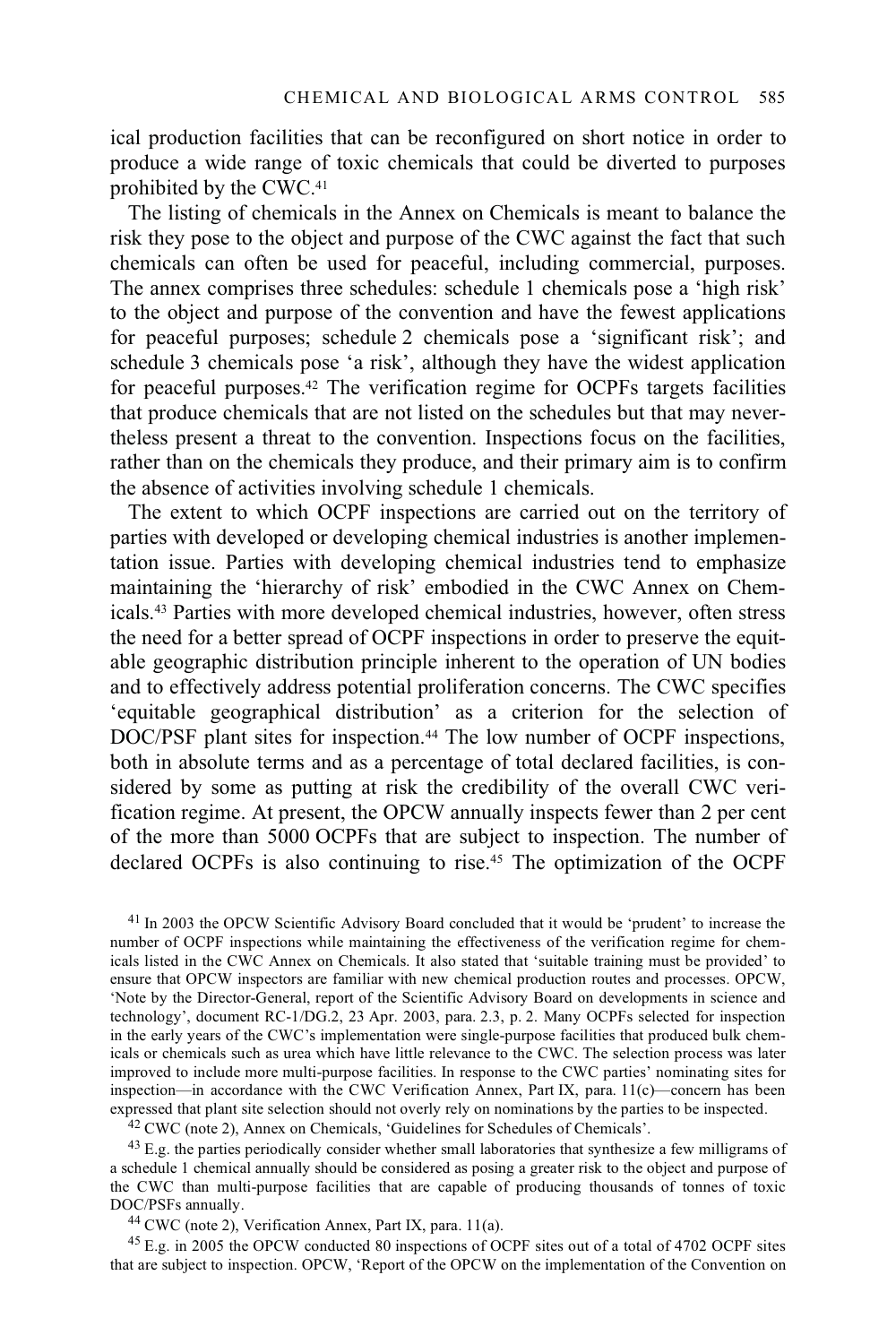verification regime offers insight into the challenges of implementing at the operational level the provisions of the CWC that are broadly phrased.

#### **Destruction of chemical weapons**

The verification of the destruction of chemical weapons is a core objective of the CWC: all CW stockpiles must be destroyed by 29 April 2007, although the deadline may be extended by up to five years (until 29 April 2012). As of 31 December 2006, of approximately 71 330 agent tonnes of declared chemical weapons, about 16 600 agent tonnes had been verifiably destroyed; and of approximately 8.67 million declared items, about 2.64 million munitions and containers had been destroyed.46 As of the same date, 12 states had declared 65 chemical weapon production facilities, of which 39 had been destroyed and 18 converted to peaceful purposes not prohibited by the CWC.47 The states that have declared their possession of chemical weapons are Albania, India, Libya, Russia, the USA and a state that has not been officially identified by the OPCW (generally understood to be South Korea). Indications increased that Russia and the USA will not be able to complete the destruction of their CW stockpiles by 29 April 2012.48

The CSP's willingness to extend the Russian and US deadlines to 2012 was facilitated by an understanding that, starting no later than 2008, the two countries will periodically host visits by representatives of the Executive Council to chemical weapon destruction facilities (CWDFs) or CWDF construction sites.49 The Executive Council, which met parallel to the CSP, agreed the modalities for these visits.<sup>50</sup> The OPCW Director-General emphasized that the visits should supplement but not replace the OPCW inspection regime,<sup>51</sup> while the EU offered to provide financial support, on an individual basis, to promote 'adequate geographical' representation in the teams.<sup>52</sup>

'The chemical weapons ban: facts and figures', URL <http://www.opcw.org>.

47 The states are Bosnia and Herzegovina, China, France, India, Iran, Japan, South Korea, Libya, Russia, Serbia, the UK and the USA. OPCW, 'The chemical weapons ban: facts and figures', URL  $\text{~d}$ thtp://www.opcw.org>. The CWC defines a chemical weapon production facility as one that has produced chemical weapons at any time since 1 Jan. 1946. CWC (note 2), Article II, para. 8. For quantity and type of CW stockpiles and associated destruction programmes see CBW chapters in previous editions of the SIPRI Yearbook.<br><sup>48</sup> Ember, L., 'Chemical weapons deadline at risk: Russia, even U.S., is not likely to destroy its

arsenals completely by 2012 as mandated by treaty', *Chemical & Engineering News*, vol. 84, no. 16

<sup>49</sup> The circumstances under which other CW possessor states might receive such visits were unclear.

50 OPCW, 'Decision, visits by representatives of the Executive Council', document C-11/DEC.20,

8 Dec. 2006.<br><sup>51</sup> OPCW, 'Opening statement by the Director-General to the Conference of the States Parties at its eleventh session', document C-11/DG.9, 5 Dec. 2006, para. 10, p. 2.

 $52$  OPCW, 'Statement by H. E. Markus Lyra, Under-Secretary of State, Finland, on behalf of the European Union', 11th CSP, The Hague, 5–8 Dec. 2006, URL <http://www.opcw.org/docs/csp/csp11/ en/FIN-en.pdf>.

the Prohibition of the Development, Production, Stockpiling and Use of Chemical Weapon and on their Destruction', document C-11/4, 6 Dec. 2006, pp. 4, 8.<br><sup>46</sup> OPCW official, Communication with J. Hart, 12 Feb. 2007. For periodic updates see also OPCW,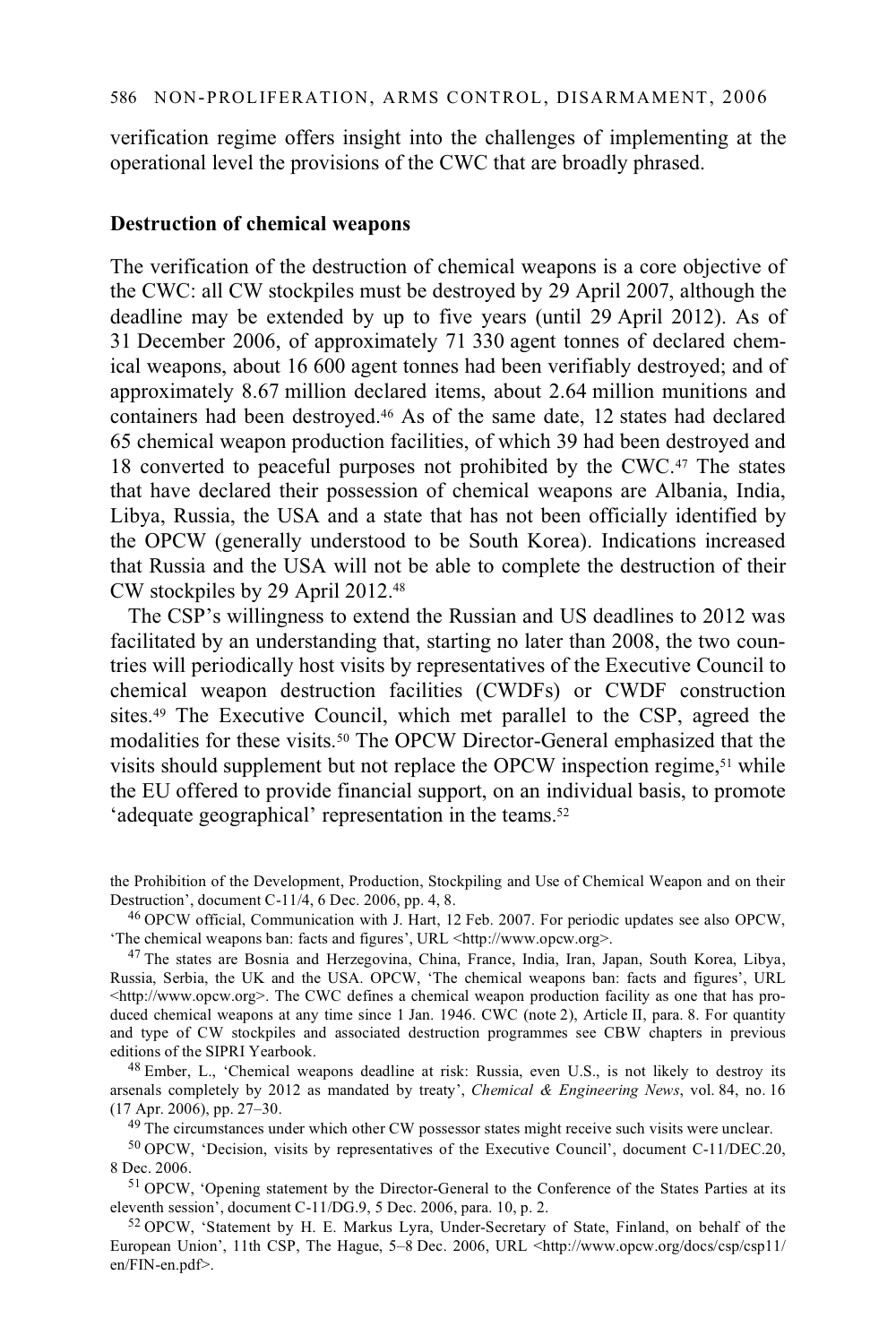*Albania*'s stockpile, which consists mainly of sulphur mustard, will be destroyed through high-temperature pyrolysis. As of September 2006, the USA had spent \$38.5 million to support CW destruction in Albania.53 The 11th CSP granted Albania intermediate deadline extensions to destroy its category 1 chemical weapons.54

*India* declared a CW stockpile of approximately 1044 agent tonnes.<sup>55</sup> The 11th CSP granted India an extension to destroy its category 1 chemical weapons no later than 28 April 2009, on the condition that it periodically provides additional information to the OPCW on the progress of destruction.56

*Libya*'s remaining CW stockpile consists primarily of CW precursors and sulphur mustard. The 11th CSP granted it an extension to destroy its category 1 chemical weapons by 31 December 2010, providing Libya supplies further information to the OPCW on the progress of destruction.<sup>57</sup> An extension of intermediate destruction deadlines was also granted for category 1 CWs on similar conditions.58 The US Department of Defense (DOD) has estimated that assisting Libya to destroy its stockpile will cost \$100 million.<sup>59</sup>

The *Russian* CW stockpile is stored at six locations.<sup>60</sup> In March 2006 a second unit at the Kambarka CWDF became operational, and the first unit of the CWDF at Maradikovsky became operational in September.61 CWDFs at Leonidovka, Pochep and Shchuchye are scheduled to become operational in 2008, while the last CWDF, located at Kizner, is scheduled to become operational in

53 Squassoni, S., *Globalizing Cooperative Threat Reduction: A Survey of Options*, US Library of Congress, Congressional Research Service (CRS) Report for Congress RL32359 (CRS: Washington, DC, 5 Oct. 2006), p. 1. See also chapter 12 in this volume.

54 OPCW, 'Decision, extensions of the intermediate deadlines for the destruction by Albania of its category 1 chemical weapons', document C-11/DEC.19, 8 Dec. 2006. The definition of CW categories, which is partly based on what schedule a chemical may be listed under, is given in CWC (note 2), Verification Annex, Part IV(A), para. 16.<br><sup>55</sup> Perry Robinson, J. P., 'Near-term development of governance regime for biological and chemical

weapons', Science & Technology Policy Research Unit paper, item 456, Brighton, 4 Nov. 2006, ref. 77, URL <http://www.sussex.ac.uk/Units/spru/nonstateactors/uploads/GovernanceRegimePaper.pdf>.

56 OPCW, 'Decision, request by India for an extension of the deadline for destroying all of its category 1 chemical weapons', document C-11/DEC.16, 8 Dec. 2006.<br><sup>57</sup> See Hart, J. and Kile, S. N., 'Libya's renunciation of nuclear, biological and chemical weapons and

ballistic missiles', *SIPRI Yearbook 2005: Armaments, Disarmament and International Security* (Oxford University Press: Oxford, 2005), pp. 643–45.<br><sup>58</sup> OPCW, 'Decision, proposal by the Libyan Arab Jamahiriya for the establishment of specific dates

for intermediate destruction deadlines, and its request for an extension of the final deadlines for the destruction of its category 1 chemical weapons', document C-11/DEC.15, 8 Dec. 2006.

<sup>59</sup> 'U.S. considers aiding Libyan CW disposal', *Global Security Newswire*, 31 Mar. 2006, URL <http://www.nti.org/d newswire/issues/2006 3 31.html>.

 $60$  The locations are Kambarka, Udmurtia Republic; Kizner, Udmurtia Republic; Maradikovsky, Kirov oblast; Pochep, Bryansk oblast; Leonidovka, Penza oblast; and Shchuchye, Kurgan oblast. On Russian CW destruction see 'Unichtozhenie khimicheskogo oruzhiya v R.F.' [Destruction of chemical weapons in the Russian Federation], *Rossiiskaya Gazeta*, URL <http://www.rg.ru/ximiya.html>; and *Khimicheskoe Razoruzhenie: Otkrity Elektronny Zhurnal* [Chemical disarmament: open electronic journal], URL <http://www.chemicaldisarmament.ru/>. Destruction operations at Gorny, Saratov oblast, were completed in Dec. 2005.

 $<sup>61</sup> ITAR-TASS, Magasumavo, R., 'Ob'ekt po unichtozheniyu khimoruzhiya v Maradykovo pushchen$ </sup> v ekspluatatsiyu' [Chemical weapon destruction facility at Maradykovo enters operation], 8 Sep. 2006, URL <http://www.chemicaldisarmament.ru/print/695.html>.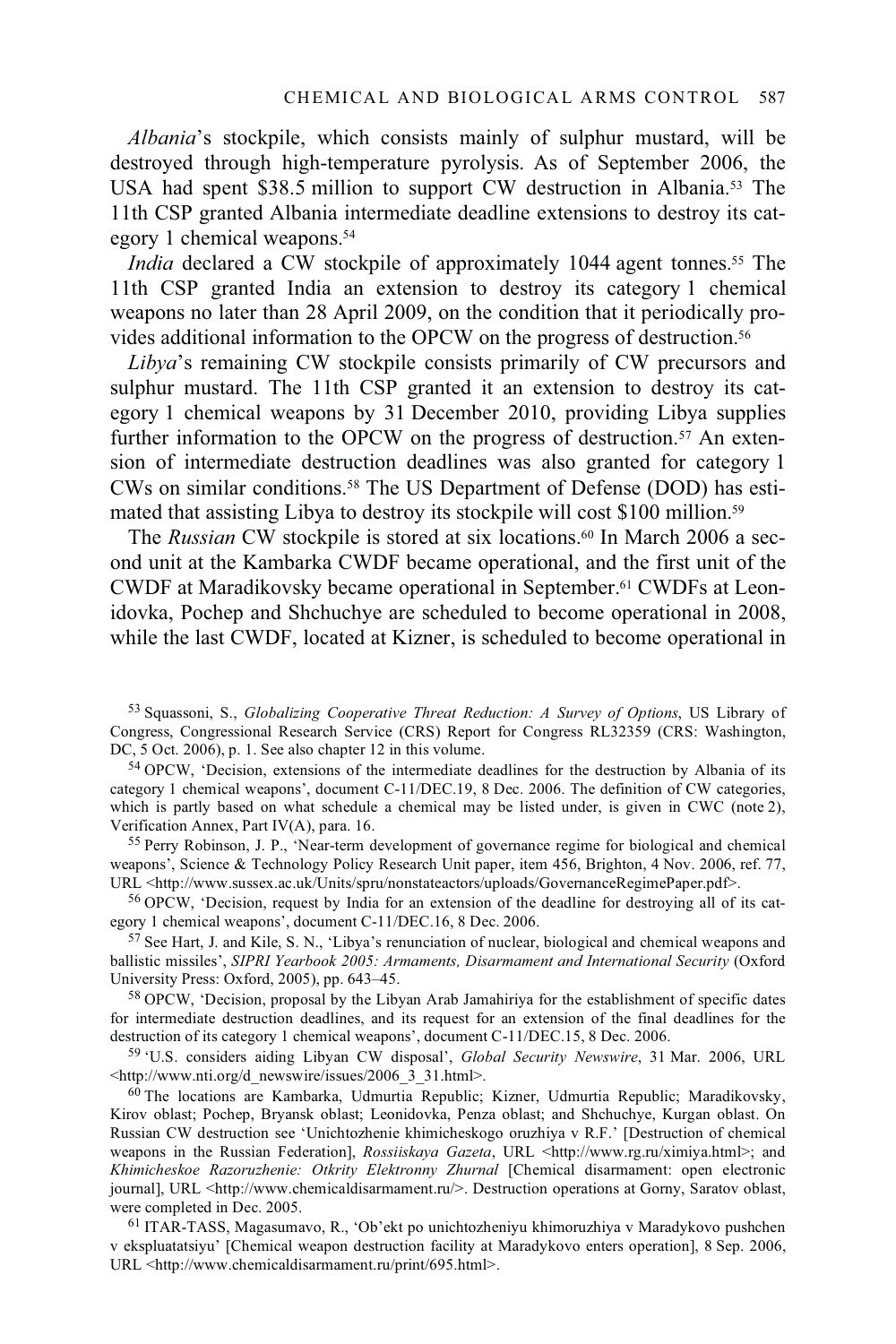2009.62 The 11th CSP granted an extension for Russia to complete the destruction of 45 per cent of its category 1 chemical weapons by 31 December 2009, and 29 April 2012 was set as the deadline for Russia to complete the destruction of its CW stockpile.63 As of 5 December 2006, Russia had destroyed 3123 tonnes of blister agent and 2925 tonnes of organophosphorus nerve agent, accounting for approximately 15 per cent of its original stockpile of 40 000 agent tonnes.64

One party to the CWC (widely understood to be *South Korea*) has declared possession of a CW stockpile but has declined to identify itself. The party in question has declared a stockpile of approximately 1056 agent tonnes.<sup>65</sup> The 11th CSP granted an extension to 'a state party' to destroy its category 1 chemical weapons by 31 December 2008, on the condition that it periodically provides additional information to the OPCW on the progress of destruction.<sup>66</sup>

The estimated cost of destroying *the United States*' stockpile, which is stored at seven locations, was expected to reach \$35 billion.<sup>67</sup> Approximately 40 per cent of the US stockpile has been destroyed. In 2006 CW destruction was completed at Aberdeen, Maryland, the second storage and disposal site (of an original nine sites). On 10 April 2006, the Secretary of Defense, Donald Rumsfeld, notified the US Congress that current estimates indicate that the USA will be able to destroy approximately 66 per cent of its CW stockpile by 2012.68 This implies that the USA will complete the destruction of its stockpiled chemical weapons by about 2017. The 11th CSP granted the USA an extension to destroy its category 1 chemical weapons no later than 29 April 2012, providing that it periodically supplies further information to the OPCW on the progress of destruction and that this progress be periodically reviewed

 $62$  For an update on the Shchuchye CWDF see US Government Accountability Office (GAO), Cooperative Threat Reduction: DOD Needs More Reliable Data to Better Estimate the Cost and Sched-<br>ule of the Shchuch'ye Facility, Report no. GAO-06-692 (GAO: Washington, DC, May 2006).

<sup>63</sup> OPCW, 'Decision, proposal for a date for the completion of phase 3 of the destruction by the Russian Federation of its category 1 chemical weapons', document C-11/DEC.14, 8 Dec. 2006; and OPCW, 'Decision, proposal by the Russian Federation on setting a specific date for completion of the destruction of its stockpiles of category 1 chemical weapons', document C-11/DEC.18, 8 Dec. 2006.

 $64$  Statement of the Russian delegation to the OPCW, 'Statement by Mr. Victor Kholstov, Head of the Russian delegation to the eleventh session of the Conference of the States Parties to the Chemical Weapons Convention', The Hague, 5–8 Dec. 2006. Some parties maintain that the percentage should be lower because they do not consider that a single hydrolysis step is sufficient to meet the 'end point of destruction' criterion in the convention, which requires that destruction be 'essentially irreversible'. CWC (note 2), Verification Annex, Part IV(A), para. 12.

65 Perry Robinson (note 55).

 $^{66}$  OPCW, 'Decision, request by a state party for an extension of the final deadline for destroying all its category 1 chemical weapons', document C-11/DEC.12, 8 Dec. 2006.

 $67$  The locations are Anniston Chemical Agent Disposal Facility, Anniston, Alabama; Blue Grass Chemical Agent Disposal Pilot Plant, Blue Grass, Kentucky; Newport Chemical Agent Disposal Facility, Newport, Indiana; Pine Bluff Chemical Agent Disposal Facility, Pine Bluff, Arkansas; Pueblo Chemical Agent Disposal Plant, Pueblo, Colorado; Tooele Chemical Agent Disposal Facility, Tooele, Utah; and Umatilla Chemical Agent Disposal Facility, Umatilla, Oregon. US Department of State, 'US requests chemical weapons destruction deadline extension', Washington, DC, 7 July 2006, available at URL <http://usinfo.state.gov/>.

68 'U.S. can't destroy its chemical arms by 2012', *Chemical & Engineering News*, vol. 84, no. 16 (17 Apr. 2006), p. 26; and Ember, L., 'U.S. can't eliminate arsenal until 2017', *Chemical & Engineering News*, vol. 84, no. 17 (24 Apr. 2006), p. 9.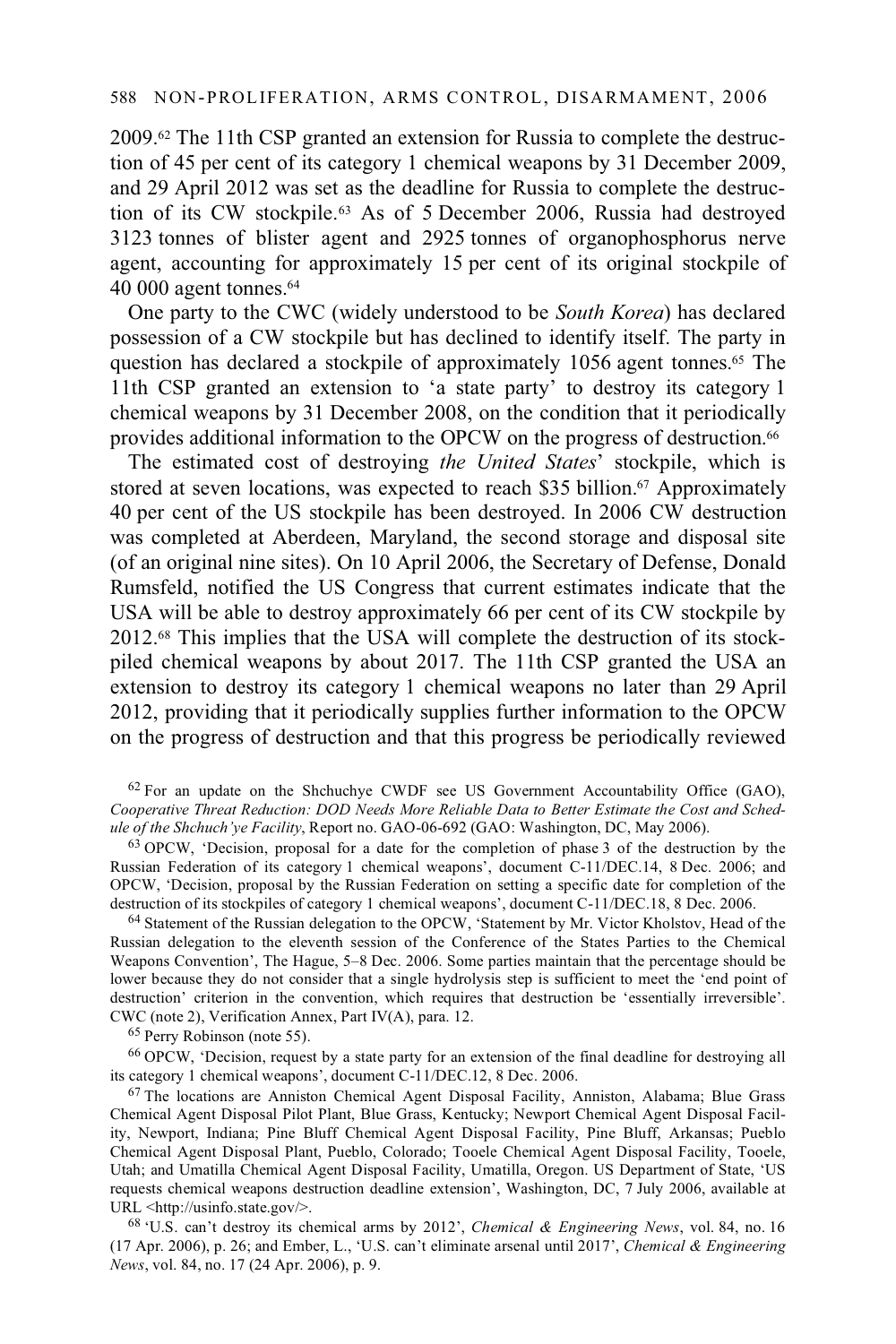by the Executive Council and the results shared with other parties on request.<sup>69</sup> Much of the discussion about the US programme centred on the treatment and disposal of caustic VX (a nerve agent) hydrolysate from the Newport CW destruction facility and whether the US Army should transport it for off-site treatment<sup>70</sup>

### *Old, abandoned and sea-dumped chemical weapons*

As of 31 December 2006, three countries had declared that abandoned chemical weapons are present on their territories, and 13 countries had declared that they possess old chemical weapons.71

In 2006 *the United States* Congress drafted legislation to address issues connected with the disposal of chemical weapons by sea dumping. These issues include concern about chemical weapons dumped at three or more locations off the coast of Hawaii until the end of the 1960s,<sup>72</sup> as well as more general concerns arising from the 2001 publication of a US Army report on past CW dumping which indicated that the practice had been more frequent and widespread than previously thought.<sup>73</sup> In 2006 operations to dispose of at least

69 OPCW, 'Decision, request by the United States of America for establishment of a revised date for the final deadline for destroying all of its category 1 chemical weapons', document C-11/DEC.17, 8 Dec. 2006. For background see US Department of State, 'United States of America, request for establishment of a revised date for the phase 4 deadline for the destruction of category 1 chemical weapons (CW) in the United States', Washington, DC, 2006, URL <http://www.state.gov/documents/organization/64997. pdf>.

70 US Department of Health and Human Services, Centers for Disease Control and Prevention, 'Review of the revised plan for off-site treatment of Newport Chemical Agent Disposal Facility's caustic VX hydrolysate at DuPont Secure Environmental Treatment Facility in Deepwater, New Jersey', July 2006, URL <http://www.cdc.gov/nceh/demil/>.

<sup>71</sup> The countries that have declared abandoned chemical weapons to the OPCW are China, Italy and Panama. The countries that have declared old chemical weapons to the OPCW are Austria, Australia, Belgium, Canada, France, Germany, Italy, Japan, Marshall Islands, Russia, Slovenia, the UK and the USA. Abandoned chemical weapons are defined as CW that were abandoned by a state after 1 Jan. 1925 on the territory of another state without the permission of the latter. CWC (note 2), Article II, para. 6. Old chemical weapons are defined as CW that were produced before 1925 or CW produced between 1925 and 1946 that have deteriorated to such an extent that they are no longer usable for the purpose for which they were designed. CWC (note 2), Article II, para. 5.

72 Bearden, D. M., *US Disposal of Chemical Weapons in the Ocean: Background and Issues for Congress*, US Library of Congress, Congressional Research Service (CRS) Report for Congress RL33432 (CRS: Washington, DC, 24 May 2006). CW munitions dumped off the US coasts included 1100 1000-pound (lb) (454-kg) cyanogen chloride-filled bombs; 20 1000-lb (454-kg) hydrogen cyanidefilled bombs; 125 500-lb (227-kg) cyanogen chloride-filled bombs; 15 000 115-lb (52-kg) sulphur mustard-filled bombs; 31 000 sulphur mustard-filled mortar shells; 1000 one-ton bulk storage containers filled with sulphur mustard; 190 one-ton bulk storage containers filled with lewisite; 16 000 100-lb (45-kg) sulphur mustard bombs; and 4220 tons of assorted ordinance filled with hydrogen cyanide. US Senate bill S.2295, 'Hawaiian waters chemical munitions safety act of 2006', 109th Congress (2005– 2006), URL <http://www.govtrack.us/congress/billtext.xpd?bill=s109-2295>. As of Dec. 2006 the bill was apparently still in committee. The bill cites US Department of Defense, US Army Research, Development, and Engineering Command, Aberdeen Proving Ground, Md., Corporate Information Office, Historical Research and Development Team, 'Off-shore disposal of chemical agents and weapons conducted by the United States', 29 Mar. 2001.

73 Kakesako, G., 'Isle lawmakers seeking survey of weapons sites', *Star Bulletin*, 17 Feb. 2006, URL <http://starbulletin.com/2006/02/17/news/story06.html>. CW produced after World War II that were dumped at sea are not considered to be old or abandoned chemical weapons. CWs dumped before 1 Jan. 1985 also need not be declared to the OPCW.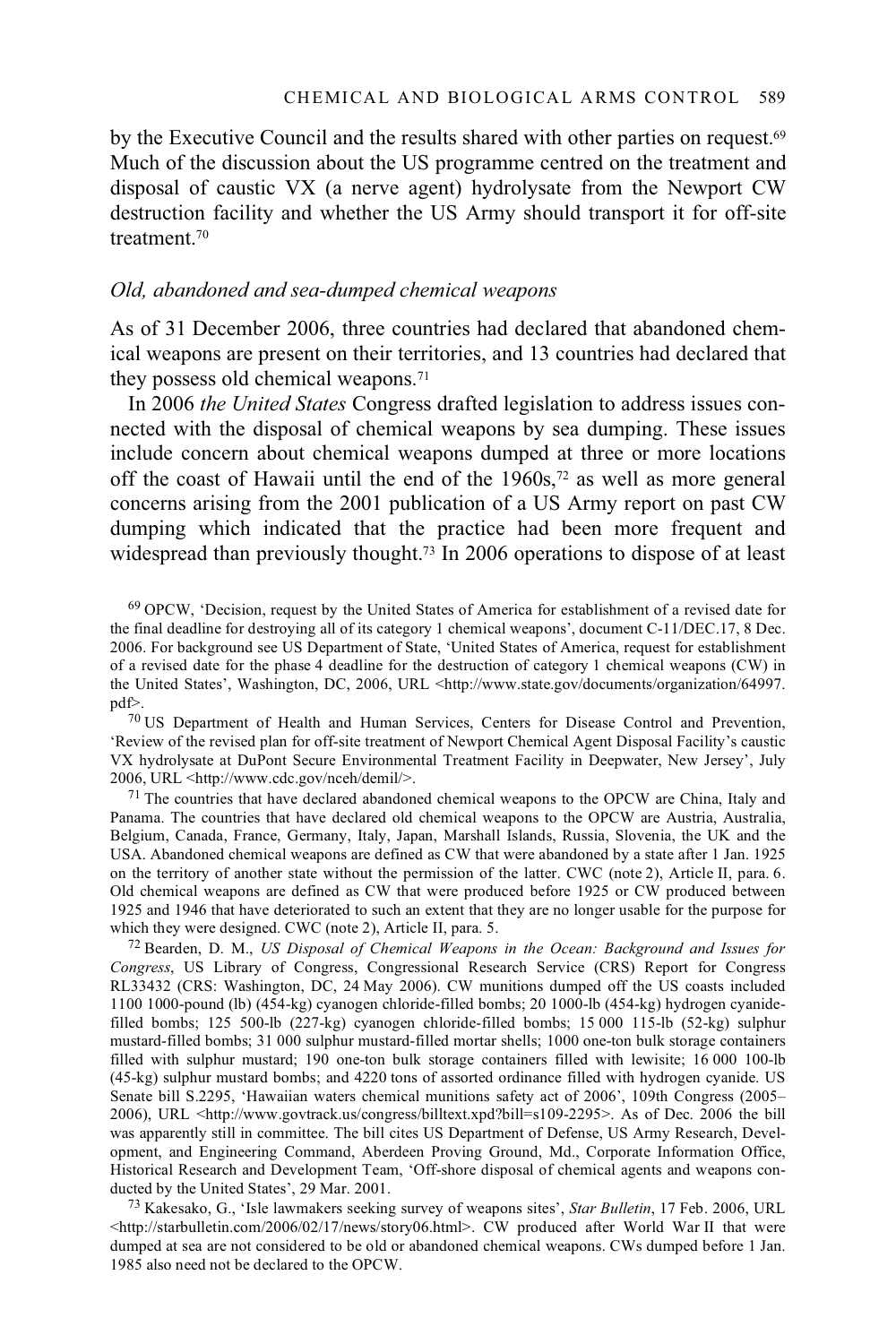137 suspected CW munitions, including 4-inch (*c*. 10-cm) Stokes mortar rounds and at least one Livens Projector shell, continued at a military reservation on Oahu, Hawaii.74 In addition to smoke rounds, some munitions contain chlorpicrin, a harassing agent (one designed to cause severe discomfort, but not death or permanent injury).75

In 2006 Japan sent four investigation teams and five excavation and recovery teams to *China*, where more than 1700 projectiles were recovered. Both countries are working to identify and destroy chemical weapons that were abandoned in China by Japan in the 1930s and 1940s.76

In *Germany* a third CWDF began operation in April 2006 at a facility on Lüneburg Heath near Munster. Small-calibre—2.3 kg trinitrotoluene (TNT) equivalent or less—conventional and CW munitions will be fed directly into the unit, an incinerator, without disassembly.77

## IV. Allegations of chemical and biological weapon violations and past programmes

Most of the information dealing with allegations of CBW programmes is provided by the USA and contained in various reports and statements that tend to provide similar listings of states in any given year.78 In 2006 the USA stated that it 'believes' that *Iran* 'probably has an offensive biological weapons program'; that it 'believes' that *North Korea* has a 'biological warfare capability and may have developed, produced, and weaponized for use biological weapons'; and that *Syria* has carried out research and development (R&D) for

<sup>75</sup> US Army Corps of Engineers, 'Chemical munitions encountered during Schofield Barracks Military Reservation range clearance', Presentation at the 9th International Chemical Weapons Demilitarisation Conference: CWD 2006, Lüneburg, 15–18 May 2006.

 $76$  Japanese delegation to the OPCW, 'Statement by H. E. Mr. Takeshi Nakane, Ambassador, Director-General, Disarmament, Non-Proliferation and Science Department, Ministry of Foreign Affairs at the eleventh session of the Conference of the States Parties [to] the OPCW', The Hague, 5 Dec. 2006, URL <http://www.opcw.org/docs/csp/csp11/en/JP-en.pdf>. On the type and quantity of CW in China see Nanaoka, S., Nomura, K. and Wada, T., 'Determination of mustard and lewisite related compounds in abandoned chemical weapons (yellow shells) from sources in China and Japan', *Journal of Chromatography A*, vol. 11101 (2006), pp. 268–77; and Science Council of Japan, *Risk Assessment of Old and Abandoned Chemical Weapons and Development of Safe Advanced Destruction Technologies* (Digital Print Co.: Ibaraki, Oct. 2006). 77 Dynasafe, 'The DYNASAFE SK 2000 for chemical munitions in Munster: one step destruction of

old chemical weapons', Presentation at the 9th International Chemical Weapons Demilitarisation Conference: CWD 2006 (note 75). Starting in World War I, the Munster military training ground was the principal German experimental and training area for CW. In 1919 approximately 1 million CW shells were scattered about the site when a train carrying munitions exploded. The site contains hundreds of thousands of World War I- and World War II-era conventional and CW munitions. The first CWDF

 $^{78}$  On states not mentioned in this chapter see CBW chapters in previous editions of the SIPRI Yearbook.

 $74$  The Livens Projector, named for a British engineer, is a drum-and-tube CW- or smoke-delivery system developed during World War I. The Stokes Trench Mortar was a similar system used in World War I by the US Army's First Gas Regiment. Such systems were developed to be fired simultaneously in order to try to achieve sudden high concentrations of CW agent over enemy trench positions. See Foulkes, C. H., *"Gas!" The Story of the Special Brigade* (William Blackwood & Sons: Edinburgh,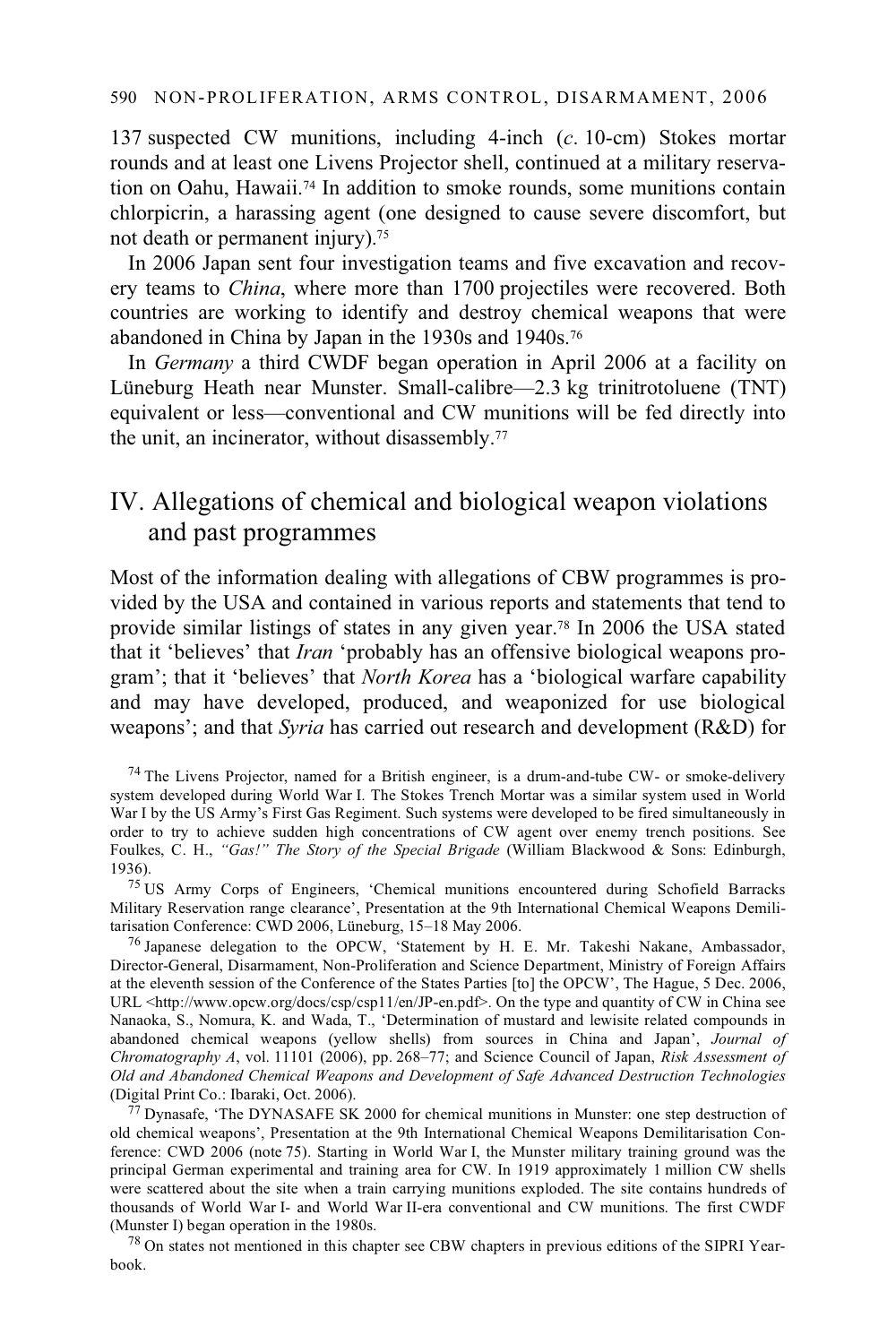an offensive BW programme.79 Iran and Syria rejected the US allegations.80 It is unclear what criteria the USA attaches to the term 'capability'.<sup>81</sup>

Evidence was given in the judicial proceedings against *Chile*'s former president, Augusto Pinochet, alleging that his government maintained a clandestine CBW programme that was run by the secret police. The programme allegedly produced sarin and the causative agents for anthrax and botulism. An unspecified lethal bacterial agent was also reportedly developed by the programme and used to assassinate former president Eduardo Frei Montalvo in January 1982.82 If such a programme existed, it is not clear whether it was used to support a military BW capability or for assassination purposes.<sup>83</sup>

In September 2006 a US Department of State official testified to the US– China Economic Security Review Commission that the USA has 'reservations about *China*'s current research activities and dual-use capabilities, which raise the possibility that sophisticated CBW work could be underway' partly because of a possible capability to aerosolize CBW agents for offensive use and apparent Chinese military involvement in such research. The official stated that the USA believes that China maintains 'some elements of offensive BW capability in violation of its BWC obligations' and 'a CW production mobilization capacity'. She questioned China's commitment to effectively implementing export controls on dual-purpose items that could support offensive CBW programmes.<sup>84</sup> China responded that the 'accusations made by a

79 Sixth BTWC Review Conference, 'USA: confronting noncompliance with the Biological Weapons Convention', document BWC/CONF.VI/WP.27\* (reissued), 24 Nov. 2006, para. 7, p. 2. Iran and North

<sup>80</sup> Sixth BTWC Review Conference, 'Statement by H. E. Mr. Ali Moaiyeri, Ambassador Extraordinary and Plenipotentiary and Permanent Representative of the Islamic Republic of Iran before the Sixth Review Conference of the States Parties to the Convention on the Prohibition of the Development, Production and Stockpiling of Bacteriological (Biological) and Toxin Weapons and on their Destruction (BWC)', Geneva, 20 Nov. 2006, URL <http://missions.itu.int/~missiran/sts2006/06112801BWC.pdf>; and Pearson, G., 'The Biological Weapons Convention Sixth Review Conference', *CBW Conventions Bulletin*, no. 74 (Dec. 2006), pp. 10, 16.

<sup>81</sup> US officials do not appear to have defined the term. Milton Leitenberg has stated that possible definitions include: (*a*) the procurement of dual-use equipment, (*b*) the possession of a well-developed pharmaceutical industry, and (*c*) various types of BW R&D work. See Leitenberg, M., *Assessing the Biological Weapons and Bioterrorism Threat* (Strategic Studies Institute, US Army War College:

 $82$  In Mar. 2005 Frei's body was examined for traces of toxic chemicals after allegations by relatives that he was murdered with sarin. Three tissue samples, since discarded, reportedly indicated that he had been exposed to sulphur mustard. Spector, L. S., 'Allegations of Pinochet biological weapons (BW) program underscore challenges of BW control', *WMD Insights*, June 2006, URL <http://wmdinsights.org/ I6/I6\_LA1\_AllegationsOfPinochet.htm>; Franklin, J., 'Pinochet accused over murder of ex-president', *The Guardian*, 18 May 2006; 'Pinochet charged in Chile for murder of secret police chemist Eugenio Barrios', *Santiago Times*, 12 May 2006, URL <http://www.tcgnews.com/santiagotimes/index.php?nav= story&story id=11286&topic id=1>; and MercoPress, 'Possible mustard gas poisoning of former Chilean president', 22 Jan. 2007, URL <http://www.mercopress.com/vernoticia.do?id=9693&formato= html>.

<sup>83</sup> Eugenio Berríos, the alleged founder of such a programme, was killed on a beach near Montevideo, Uruguay, in 1995. Franklin (note 82).

84 DeSutter, P., Assistant Secretary for Verification, Compliance, and Implementation, 'The administration's perspective on China's record on nonproliferation', Testimony before the US–China Economic Security Review Commission, Washington, DC, 14 Sep. 2006, URL <http://www.state.gov/t/vci/rls/rm/ 72302.htm>.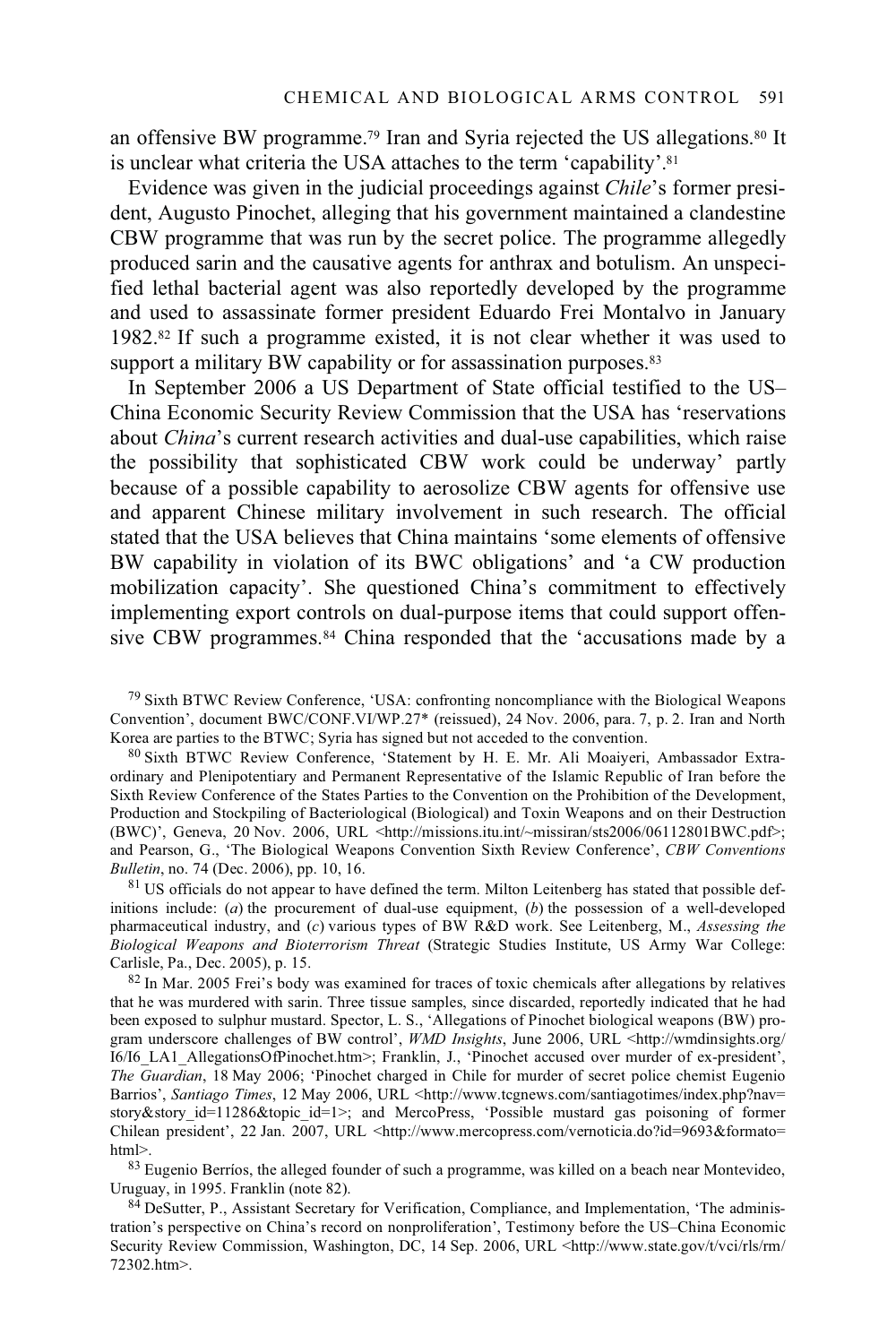handful of American officials' were 'groundless and irresponsible' and reiterated its commitment to its arms control and non-proliferation obligations.<sup>85</sup>

The trial in *Iraq* of members of Saddam Hussein's regime included charges of CW attacks against the Kurdish population of Iraq in the 1980s as part of the Anfal Campaign.86 Saddam Hussein testified that the targets were not Iraqi citizens but Iranian agents and that 'any strike against Iran, be it with special ammunition, such as a chemical one, as it was alleged . . . I will take the responsibility with honor'.87

### **Former biological weapon activities**

Further research was presented in 2006 on post-World War II BW work conducted by a number of states, including Canada, France, the Soviet Union, the UK and the USA.88 A major study of the Soviet Anti-Plague System and its role in the Soviet BW programme was also published (together with Wendy Orent) by Igor Domaradskij, a scientist who worked in the system in Soviet times.89 The system continues to conduct valuable disease surveillance and response and research work in Russia and the other former Soviet states. Knowledge of how past BW programmes were carried out and their rationale is useful in promoting better understanding of how threat perceptions can influence decisions to pursue offensive BW or bio-defence work. Such analyses can also assist in understanding the international disarmament and non-proliferation measures that must be taken in order to destroy infrastructure that formerly supported offensive BW work or how to ensure that such infrastructure is used for non-hostile purposes only.

# V. Remaining verification issues in Iraq

The United Nations Monitoring, Verification and Inspection Commission, UNMOVIC, remained excluded from Iraq in 2006, but it continued to docu-

<sup>85</sup> Chinese Ministry of Foreign Affairs, 'Foreign Ministry spokesman Qin Gang's comment on accusation by American officials against China of non-proliferation', Beijing, 18 Sep. 2006, URL <http:// www.fmprc.gov.cn/eng/xwfw/s2510/2535/t272376.htm>. The USA did not include China in its statement at the Sixth BTWC Review Conference listing the parties it believes to be violating the convention.

86 See 'Timeline: Anfal trial', BBC News, 8 Jan. 2007, URL <http://news.bbc.co.uk/2/5272224.stm>.

87 Daragahi, B., 'Memos outline chemical plans', *Los Angeles Times*, 19 Dec. 2006; and Santora, M., 'Hussein's trial sees videotapes of chemical attacks on Kurds', *New York Times*, 20 Dec. 2006.

88 Wheelis, M., Rózsa, L. and Dando, M., *Deadly Cultures: Biological Weapons Since 1945* (Harvard

 $89$  In the late 1890s the Russian Government created a commission to develop and implement measures to fight plague, which was then endemic in much of the country. This was done partly by establishing a system of research institutes and field stations—the Anti-Plague System—elements of which were later used to support the Soviet BW programme. See the articles in *Critical Reviews in Microbiology*, vol. 32, no. 1 (Jan.–Mar. 2006). See also Domaradskij, I. V. and Orent, W., 'Achievements of the Soviet biological weapons programme and implications for the future', *Revue Scientifique et Technique de l'Office International des Epizooties*, vol. 25, no. 1 (2006), pp. 153–61; and Domaradskij, I. V. and Orent, W., *Biowarrior: Inside the Soviet/Russian Biological War Machine* (Prometheus Books: Amherst, N.Y., 2003), an English-language version of his self-published memoirs: *Perevyertysh* [Troublemaker] (Moscow, 1995).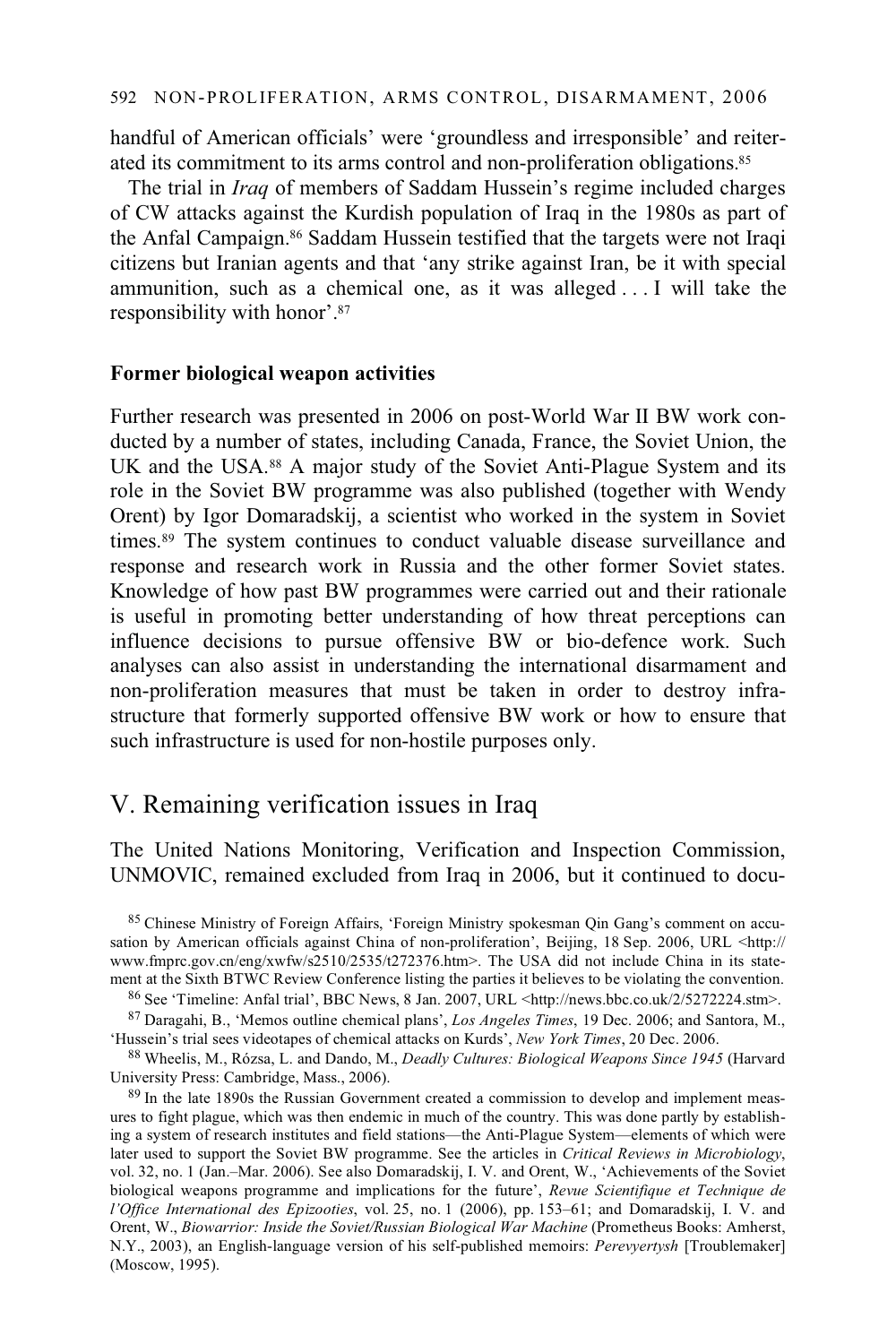ment and analyse the lessons learned from its inspection experiences—and those of its predecessor the United Nations Special Commission on Iraq (UNSCOM)—in the country beginning in 1991. The future of the organization remained uncertain. Although there were indications of an increased desire among UN Security Council members 'to wrap things up', they continued to disagree on UNMOVIC's future role, if any.90 Discussions were also held on intelligence regarding Iraq's weapons of mass destruction (WMD) holdings and capabilities prior to the 2003 US-led invasion of the country. Although some questions relating to Iraq's CBW programmes remain unresolved, considerable progress has been made in verifying undeclared CW activities, including details about Iraq's production of VX and confirmation that large amounts of filled and unfilled munitions and chemical agents have been destroyed.91 The BW programme was smaller than the other WMD programmes and BW production was not admitted by Iraq until 1995, when inspectors presented compelling evidence of such activities. UNMOVIC concluded that the BW programme may have been larger than declared by Iraq.92

In 2006 the OPCW conducted a second and third training course, both held in Jordan, to assist Iraqi officials to prepare for implementing the provisions of the CWC.93 Iraq also sent an observer delegation to the 11th CSP. On 7 April the permanent representative of Iraq to the UN wrote to the acting executive chairman of UNMOVIC stating Iraq's intention to accede to the CWC, and on 30 May UNMOVIC provided Iraq with the relevant sections (edited to remove proliferation-sensitive content) of Iraq's December 2002 declaration.<sup>94</sup> On 15 September and 10 October Iraqi officials were provided with CD-ROMs containing 1200 pages of documents with information requested by Iraq.95

### **Pre-war intelligence and weapons of mass destruction**

In 2006 the USA continued to debate the reliability of pre-war intelligence on Iraq. The debate focused on the organization of the intelligence community and the US Administration's alleged politicization of the intelligence process to make a public case for war.96 US Senator Rick Santorum and Congressman

90 Kerr, P., 'Three years later, Iraq investigations continue', *Arms Control Today*, vol. 36, no. 3 (Apr. 2006), pp. 38–39. 91 UN Security Council, 'Summary of the compendium of Iraq's proscribed weapons programmes in

the chemical, biological and missile areas', UN document S/2006/420, 21 June 2006, pp. 45–47. For this and other UNMOVIC documents cited in this chapter see the UNMOVIC website, URL <http://www. unmovic.org/>. See also the CBW chapters in previous editions of the SIPRI Yearbook. <sup>92</sup> UN Security Council (note 91), pp. 59–68.

93 OPCW, 'OPCW conducts second Chemical Weapons Convention training for Iraq officials', Press release no. 6, 15 Feb. 2006; and OPCW, 'OPCW conducts third OPCW training for Iraqi officials', Press

<sup>94</sup> UN Security Council, 'UNMOVIC 25th quarterly report', UN document S/2006/342, 30 May 2006, pp. 2–3.

95 UN Security Council, 'UNMOVIC 27th quarterly report', UN document S/2006/912, 22 Nov. 2006, p. 2. 96 Pillar, P. R. , 'Intelligence, policy and the war in Iraq', *Foreign Affairs*, vol. 85, no. 2 (Mar./Apr.

2006), pp. 15–27. See also chapters 1 and 5 in this volume.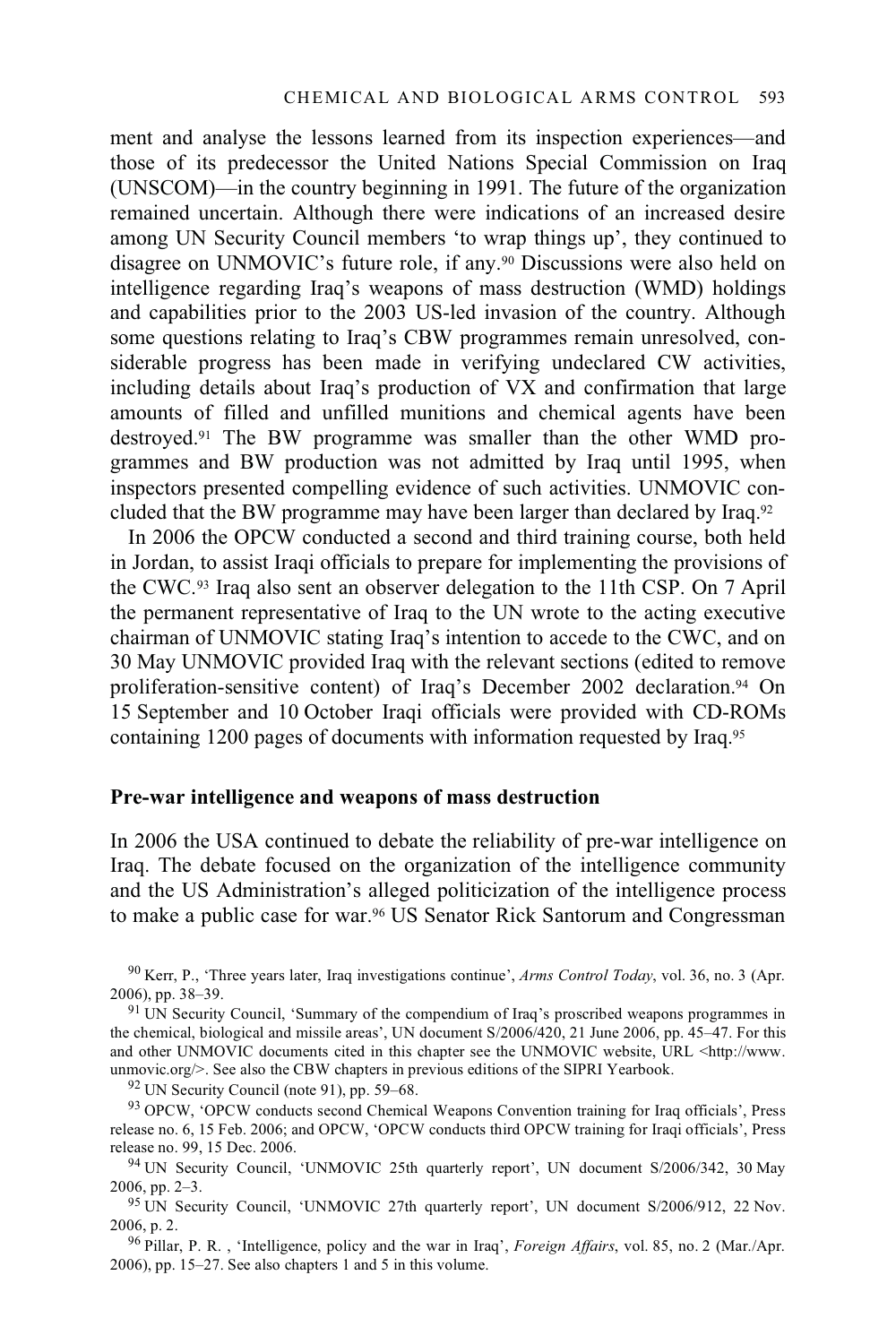Peter Hoekstra made public declassified information to help stimulate further debate on whether any WMD had actually been found in Iraq.<sup>97</sup> The report stated that, since 2003, some 500 munitions filled with degraded sarin and sulphur mustard have been found in Iraq; that more such unrecovered weapons exist; and that they risk falling into the hands of terrorists or insurgent groups.98 Further calls were made for greater declassification of intelligence information on these issues.99 These developments also raised questions about the way in which WMD that were present in Iraq before the 1991 Gulf War were addressed in the 2005 report of the Iraq Survey Group (ISG), a US-led body that searched for WMD in Iraq.100 Charles Duelfer, special advisor to the Director of the US Central Intelligence Agency (CIA), stated in his 2004 comprehensive report on Iraq's WMD that Iraq had completed the destruction of its CW stockpile that had been produced before 1991. However, small numbers of CW munitions were found in 2004 and more may be found in the future.101 David Kay, who headed the ISG in 2003–2004, testified before the House Armed Services Committee that the chemical agents found were of such low quality that they did not constitute effective weapons and his report did not note them because the ISG did not concentrate on weapons that were produced before the 1991 Gulf War.102

### **Verification lessons learned**

In 2006 UNMOVIC continued to compile information on Iraq's proscribed weapon programmes. Because some information gathered in the larger compendium was sensitive, a summary was prepared of the inspections carried out by UNMOVIC and UNSCOM and made public in 2006.<sup>103</sup>

Owing to the lack of procedures for conducting inspections, UNSCOM had to develop verification procedures to assess Iraq's compliance with its obligations under relevant UN Security Council resolutions. Key elements of and lessons learned about the verification process from the Iraq experience include

<sup>97</sup> US Office of the Director of National Intelligence, 'Unclassified, subject: Iraqi chemical munitions', 21 June 2006, URL <http://intelligence.house.gov/Media/PDFS/DNILetter.pdf>.

98 US Office of the Director of National Intelligence (note 97). Such CW remnants will continue to be uncovered and did not constitute a military CW capability in 2003.

99 E.g. Federation of American Scientists, Project on Government Secrecy, 'Iraq intelligence reports are over classified, senators say', *Secrecy News*, 12 Sep. 2006, URL <http://www.fas.org/blog/secrecy/ 2006/09/iraq\_intelligence\_reports\_are.html>.

<sup>100</sup> See US Central Intelligence Agency, 'Comprehensive report of the Special Advisor to the DCI on Iraq's WMD', 30 Sep. 2004; and US Central Intelligence Agency, 'Addendums to the Comprehensive report of the Special Advisor to the DCI on Iraq's WMD', Mar. 2005, URL <https://www.cia.gov/cia/<br>reports/iraq wmd 2004/>.

<sup>101</sup> US Central Intelligence Agency, 'Key findings', vol. 3 (30 Sep. 2004), URL <https://www.cia. gov/cia/reports/iraq\_wmd\_2004/chap5.html#sect0>.<br><sup>102</sup> Kay, D. A., 'Statement prepared for the House Armed Services Committee Hearing on reports of

weapons of mass destruction findings in Iraq', 29 June 2006, URL <http://www.globalsecurity.org/wmd/ library/congress/2006\_h/>.

<sup>103</sup> UN Security Council, 'Summary of the compendium of Iraq's proscribed weapons programmes in the chemical, biological and missile areas', UN document S/2006/420, 21 June 2006, pp. 2–3.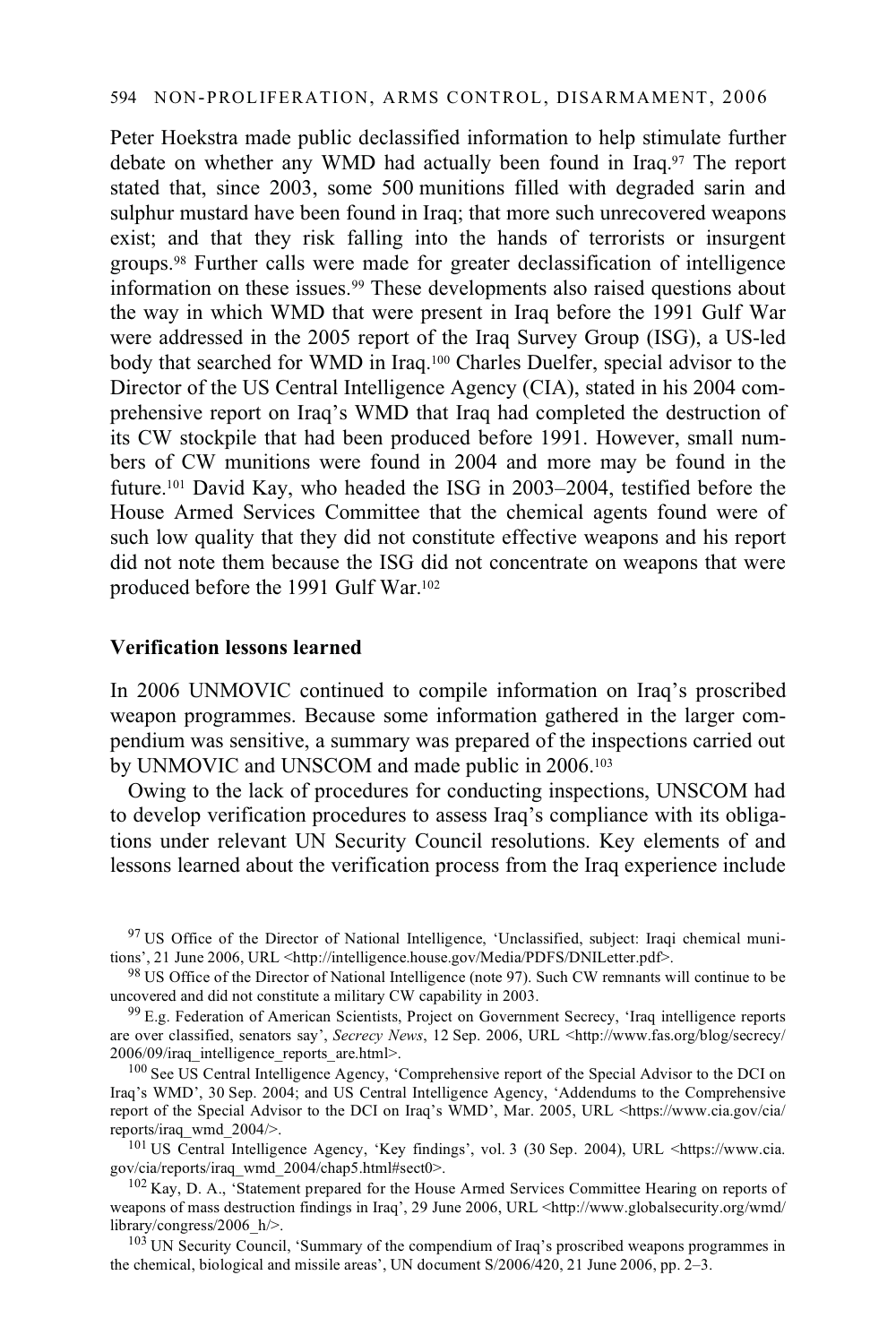the need to: draw on a variety of verification experiences in disarmament and arms control; maintain some degree of consistency in staffing in order to build institutional stability, objectivity and staff accountability; have sufficient resources to perform inspections and maintain relevant data and supporting documentation; and recognize the benefits of multidisciplinary inspections with a mix of complementary expertise.<sup>104</sup> When UNMOVIC replaced UNSCOM it acquired verification technology, equipment and the means of transport through UN procurement procedures, rather than directly from the member states. This facilitated the development and implementation of standardized verification procedures and a high degree of operational readiness when planning and preparing for inspections. It also reduced the risk of surveillance activities beyond the inspection mandate. UNMOVIC has now trained inspectors from about 50 countries and maintains a roster of trained inspectors to serve in Iraq on short-term contracts in case it should be asked to return to Iraq in future.<sup>105</sup>

Another lesson learned from the inspections in Iraq is the importance of understanding the verification conclusions that can be drawn from sampling and analysis results. These include: protecting against the perception that scientific results have proved or disproved an argument, guarding against both false-positive and false-negative test results, and implementing an agreed sampling and testing methodology at key points in a facility or location.<sup>106</sup> In one instance, UNSCOM found that the detection of conversion of a legitimate biological facility for BW purposes was 'especially difficult since such activities had taken place only for a short period of time, and the site required only minor adjustments for the production of a biological warfare agent'.107 UNSCOM sometimes assumed that Iraq would not or could not carry out certain activities because to do so would risk the health and safety of facility workers.108 Inspectors also might not always have understood what they were seeing. For example, inspectors missed the modification to some R-400A bombs that enabled them to be used to deliver BW agents. This was partly because Iraq had already declared the bombs as chemical munitions and partly because Iraq had denied producing BW munitions.109 UNSCOM's experience demonstrated the importance of not relying excessively on sampling and

- 
- 
- 

<sup>104</sup> UN Security Council (note 103), pp. 7–15.<br><sup>105</sup> UN Security Council (note 103), pp. 17–18.<br><sup>106</sup> UN Security Council (note 103), p. 66.<br><sup>107</sup> UN Security Council (note 103), p. 67.<br><sup>108</sup> E.g. UNSCOM was initially sce programme partly because, in the absence of conclusive evidence to the contrary, inspectors knew that, if liquid bacterial agent had been produced at al-Hakam, Iraqi workers would risk airborne contamination. However, it later became clear that Iraq had been prepared to accept such risks. UN Security Council (note 103), p. 67. 109 UN Security Council (note 103), p. 67. The R-400 (a more general nomenclature for this type of

munition) was designed for chemical fill and later as a binary CW. Most were empty at the time they were destroyed. In the mid-1990s it was revealed that Iraq had coated the interior of a small number of such munitions with a varnish in order to facilitate taking a BW fill.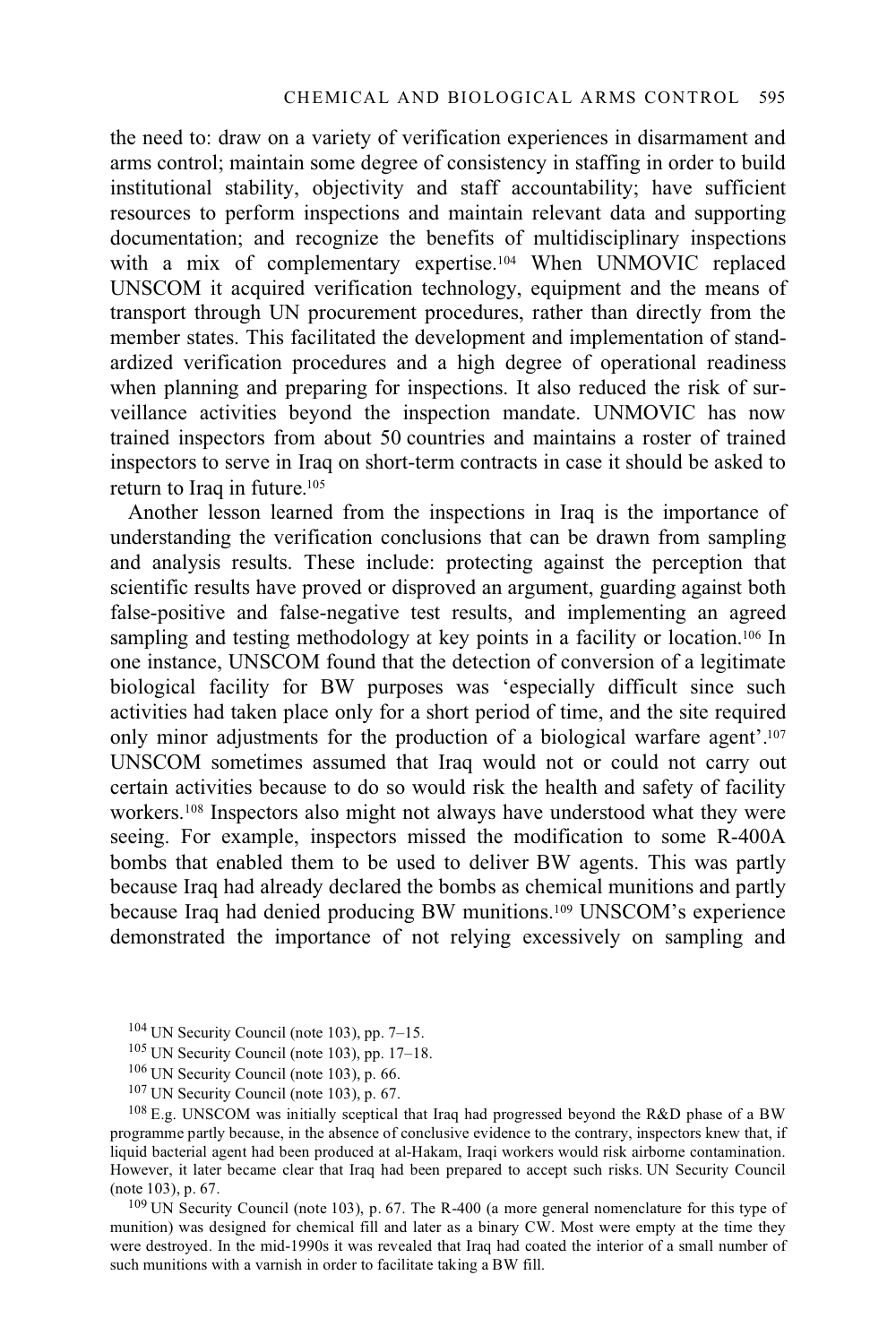analysis, of building an integrated information baseline and of being able to conduct interviews with Iraqis inside and outside the country.

UNMOVIC concluded that two major elements form the basis of an effective verification system: 'institutional knowledge encompassing the detailed experience and expertise gained from inspections and technical capabilities comprising verification technology and other necessary specialized assets'.110 The need to preserve such know-how is a major factor in favour of prolonging UNMOVIC's mandate or transforming it into an organization to help support a general UN inspection capability.111 Analysis of information gathered from systematic and comprehensive collections in areas relating to sites or activities can often reveal indications of possible undeclared proscribed activity or lead to investigations of less obvious sources, and UNMOVIC could carry out such analyses. Such analyses of indicators and how they have been used would be useful in helping to develop a more systematic approach to an overall inspection methodology.112

### VI. Bio-terrorism prevention and remediation

Much of the current international focus on attempting to prevent the intentional misuse of biological materials emphasizes implementing measures to promote bio-safety and bio-security, terms that are used to cover a wide variety of activities and expectations.113 Several types of institution and group have participated in activities in these fields, and each has a different perspective, mandate and set of institutional interests. Some cooperating institutions are partly concerned with acquiring new technology and equipment for themselves in the name of non-proliferation and safety efforts, while others are more interested in promoting increased transparency at biological defence establishments. Others are primarily interested in improving disease surveillance and response, pharmaceutical R&D, developing ethics and codes of conduct, or promoting good laboratory practice (GLP) and good manufacturing practice (GMP). For example, a survey of bio-security and bio-safety practices in Asia found that researchers were concerned mainly with accidental exposure to infectious agents, rather than intentional security breaches.114 One of the difficulties of assessing the effectiveness of bio-security and bio-safety measures is the uncertainty associated with the BW threat and risk assessments.

<sup>&</sup>lt;sup>110</sup> UN Security Council (note 103), p. 20.<br><sup>111</sup> On the future of UNMOVIC see Guthrie, Hart and Kuhlau (note 39), pp. 725–27.<br><sup>112</sup> UN Security Council (note 95), pp. 6–7.

<sup>113</sup> In some languages, one word covers both concepts: e.g. *biobezopasnost'* (Russian) and *biosäkerhet* (Swedish).

<sup>114</sup> Sandia National Laboratories, *A Survey of Asian Life Scientists: The State of Biosciences, Laboratory Biosecurity, and Biosafety in Asia*, Report no. SAND2006–0842 (Sandia National Laboratories: Albuquerque, N.M., Feb. 2006),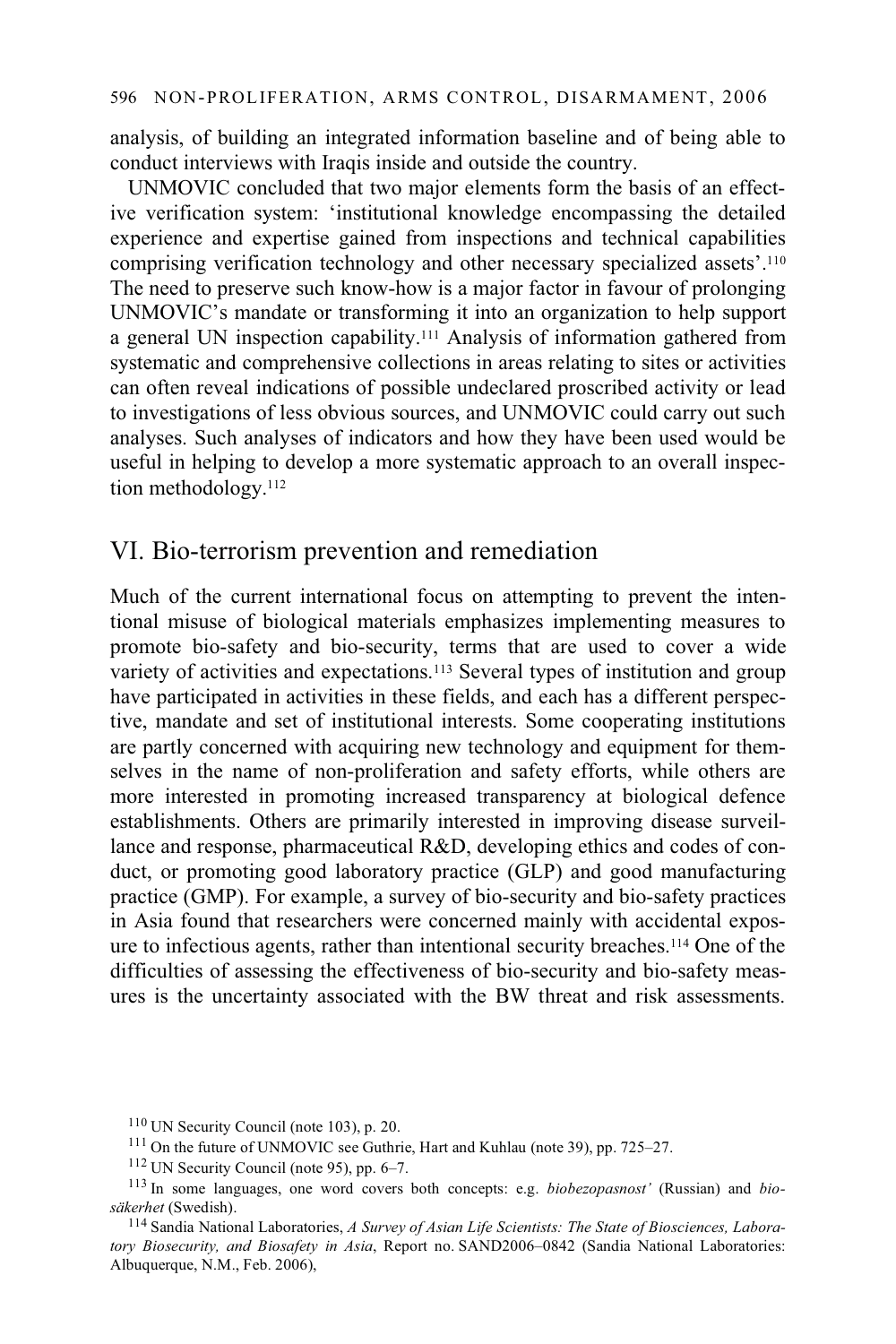This is especially true in cases where little or no historical record exists to serve as a guide.<sup>115</sup>

#### **Preventive bio-security activities**

In 2006 the UN Secretary-General, Kofi Annan, called for a global forum to encourage the spread of legitimate biotechnology in order to eliminate infectious diseases, while at the same time recognizing the potential harm if biotechnology is put to destructive use by those seeking to develop diseases and pathogens for illegitimate purposes. Annan suggested that risks arising from negligence or deliberate misuse could be dealt with by several measures, such as voluntary codes of conduct, legally binding systems and regulatory bodies to oversee sensitive research.116

The World Health Organization (WHO) published a document on bio-risk management and laboratory bio-security guidance in September 2006. It focused on bio-risk management through bio-safety, laboratory bio-security and ethical responsibility and encouraged its member states to develop national frameworks for the security of biological materials. In the absence of national regulatory guidance, laboratory managers are urged to consider biorisk management. The WHO has defined laboratory bio-safety as 'the containment principles, technologies and practices that are implemented to prevent the unintentional exposure of pathogens and toxins, or their accidental release'. Laboratory bio-security is defined as 'the protection, control and accountability for valuable biological materials . . . within laboratories, in order to prevent their unauthorized access, loss, theft, misuse, diversion or intentional release'.117

On 8 September the UN General Assembly adopted the United Nations Global Counter-Terrorism Strategy, which provides an overarching systematic policy approach to combating terrorism. An attached plan of action 'encourage[s]' the Secretary-General to update the roster of experts and laboratories and technical guidelines and procedures in order to help ensure the 'timely and efficient' investigation of alleged CBW use; invites the UN system to develop a comprehensive database on biological incidents that is complementary to the planned Biocrimes Database being developed by the International Police Organization (Interpol); and encourages WHO to 'step up' its technical assistance to states to improve their public health systems in order to prevent and prepare for possible bio-terrorist attacks.<sup>118</sup>

<sup>115</sup> See Roffey, R. and Kuhlau, F., 'Enhancing bio-security: the need for a global strategy', *SIPRI Yearbook 2006* (note 39), pp. 732–48; and *Globalization, Biosecurity, and the Future of the Life* 

<sup>&</sup>lt;sup>116</sup> UN News Centre, 'Accepting a prize, Annan proposes global forum to address biotechnology's benefits, risks', 17 Nov. 2006, URL <http://www.un.org/apps/news/story.asp?NewsID=20648&Cr= biotechnology&Cr1=>. 117 World Health Organization (WHO), *Biorisk Management: Laboratory Biosecurity Guidance*

<sup>(</sup>WHO: Geneva, Sep. 2006), pp. iii–iv, 6.

<sup>118</sup> United Nations, 'United Nations Global Counter-Terrorism Strategy', Plan of action: measures to prevent and combat terrorism, para. 11, and Measures to build states' capacity to prevent and combat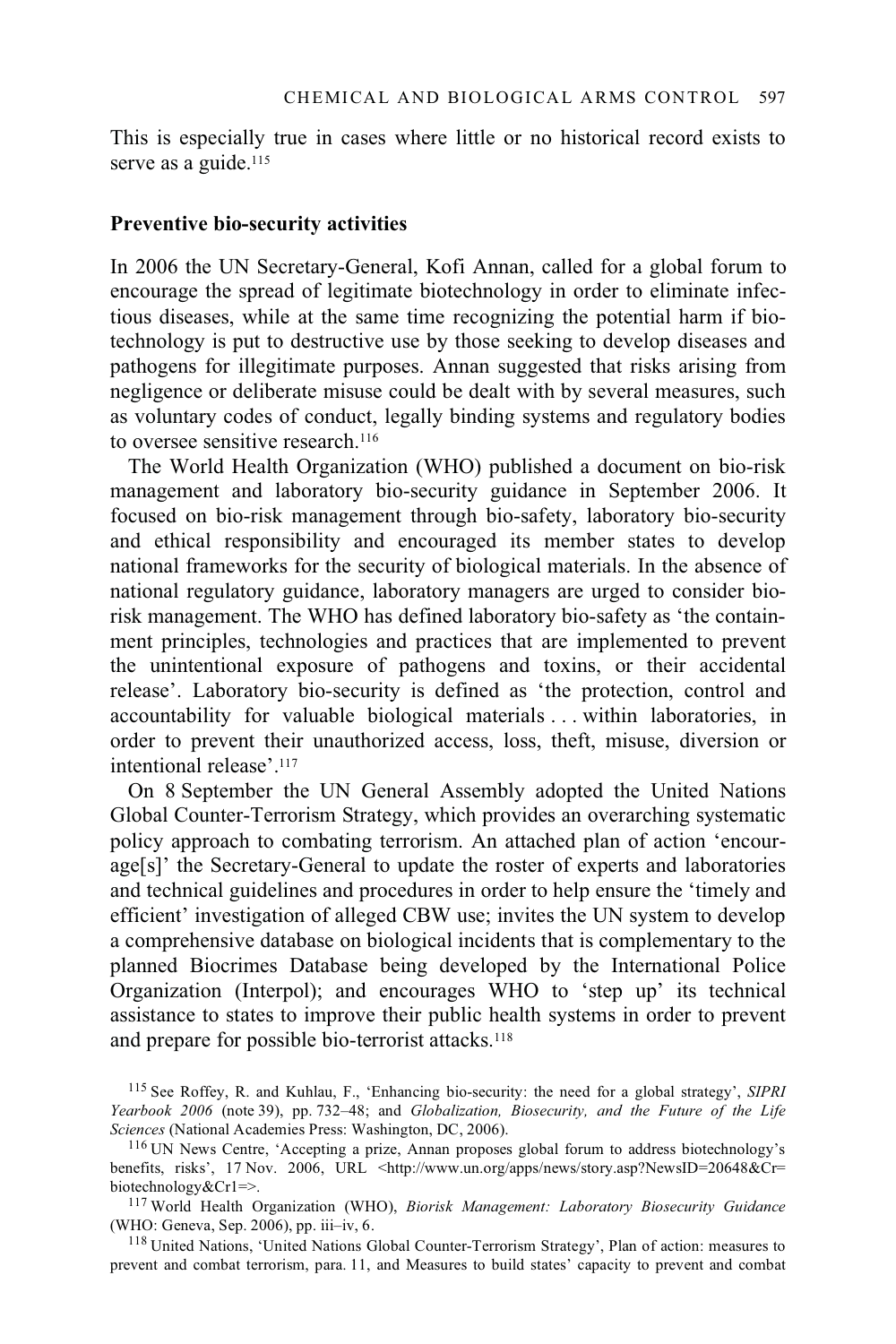### *US activities*

The US DOD issued an 'instruction' in 2006 on minimum security standards for safeguarding 'biological select agents and toxins' (BSATs). It establishes security standards for BSATs in the custody or possession of the DOD to ensure their security from attack, theft, wrongful use and inappropriate transfer to unauthorized receivers. The measures cover personnel, information, physical and transport security as well as the requirements for inventory and accountability.119

In 2004 the USA addressed the issue of dual-use research (research that can have peaceful or hostile application) partly by establishing an oversight body, the National Science Advisory Board for Biosecurity, to aid policymakers and researchers in assessing risks associated with US Government-funded research in the life sciences. A 2006 report questioned whether the available tools are sufficient and effectively implemented and if additional measures should be developed.120

The publication of a 2006 review of the US chemical industry infrastructure's vulnerability to possible terrorist attacks was delayed for several months by the US Department of Homeland Security out of concern that it contained classified information.121 The report concluded that a single terrorist attack could result in catastrophic loss of life and injuries but would probably adversely affect only the operation of individual companies and local economies. However, multiple terrorist incidents would have national implications.122 A bill authorizing more than \$973 million of expenditure for homeland security was signed into law by President George W. Bush on 4 October 2006. It authorizes the Secretary of Homeland Security to issue risk-based security standards for high-risk chemical facilities.<sup>123</sup>

terrorism and to strengthen the role of the United Nations system in this regard, point 10, URL <http:// www.un.org/terrorism/strategy/>. See also the Interpol bio-terrorism website, URL <http://www. interpol.int/Public/BioTerrorism/>; and the World Health Organization website on BW issues, URL <http://www.who.int/topics/biological weapons/en/>.

<sup>119</sup> US Department of Defense, 'Instruction', no. 5210.89, 18 Apr. 2006, URL <http://www.fas.org/ biosecurity/resource/reports.htm>. This instruction implements policy and assigns responsibilities under DOD directive 5210.88 on safeguarding biological select agents and toxins.

<sup>120</sup> Shea, D. A., *Oversight of Dual-use Biological Research: The National Science Advisory Board for Biosecurity*, US Library of Congress, Congressional Research Service (CRS) Report for Congress RL33342 (CRS: Washington, DC, 28 Mar. 2006), pp. 2, 7–12.

<sup>121</sup> National Research Council, Committee on Assessing Vulnerabilities Related to the Nation's Chemical Infrastructure, *Terrorism and the Chemical Infrastructure: Protecting People and Reducing Vulnerabilities* (National Academies Press: Washington, DC, 2006), URL <http://books.nap.edu/catalog/ 11597.html>; and Kosal, M., 'Terrorism targeting industrial chemical facilities: strategic motivations and the implications for US security', *Studies in Conflict and Terrorism*, vol. 30, no. 1 (Jan. 2007), pp. 41–73. See also Ember, L., 'Terrorism and the chemical industry', *Chemical & Engineering News*, vol. 84, no. 27 (3 July 2006), p. 25. The review investigated how best to invest in R&D and technology to make the chemical infrastructure more secure and able to withstand a terrorist attack or catastrophic accident. The committee was asked to focus on vulnerabilities of the chemical supply chain and the processes and key chemicals whose disruption might cause economic or human damage, and not the vulner-

abilities of individual facilities, which would duplicate the work of other government efforts.<br><sup>122</sup> National Research Council (note 121), pp. 2–4.<br><sup>123</sup> Ember, L., 'Congress focuses on security before adjourning', *Chem* vol. 84, no. 41 (9 Oct. 2006), p. 10.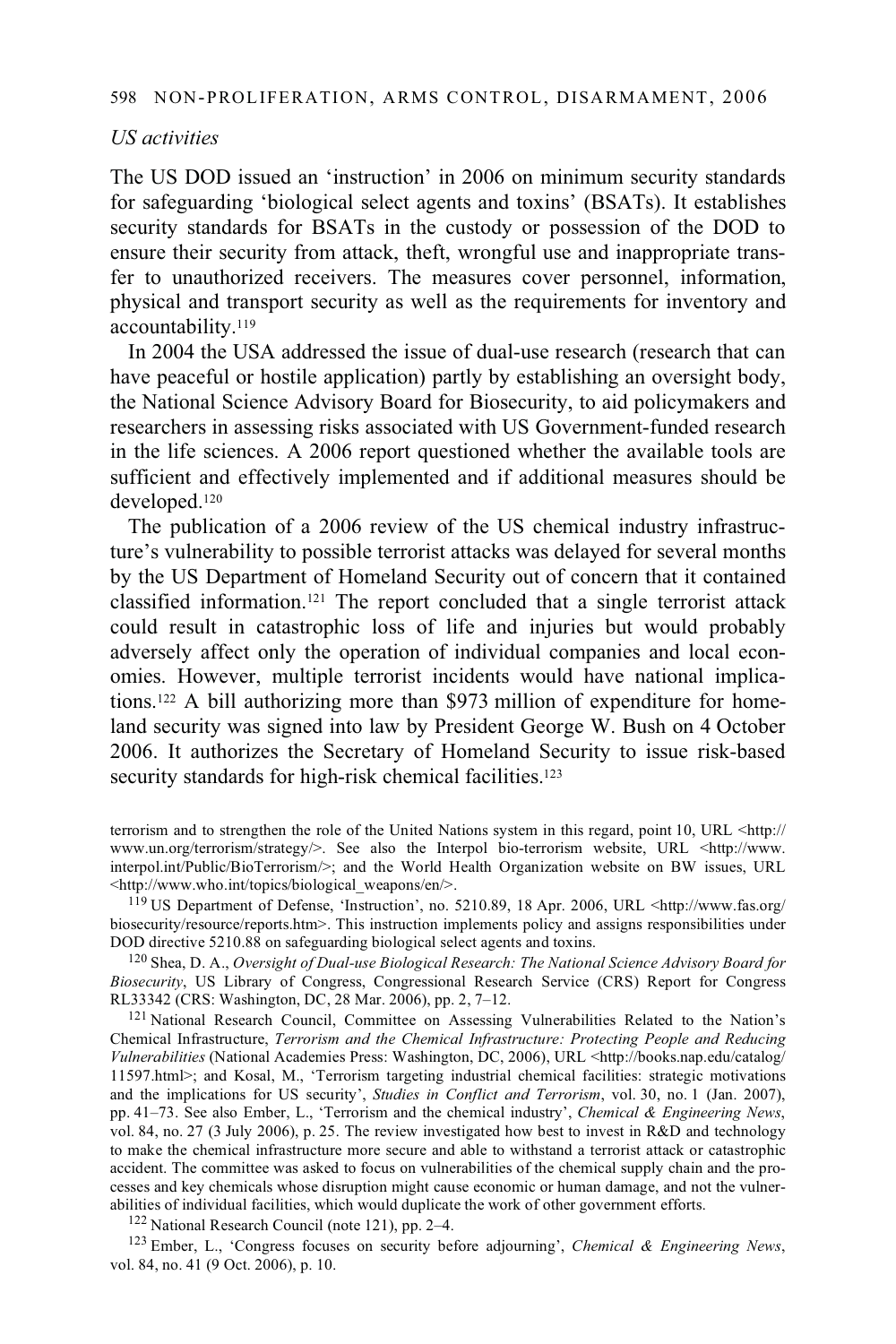### *EU activities*

A harmonized EU standard for biological 'select agents' does not exist. However, the European Commission Directorate-General for Justice, Freedom and Security is preparing a Green Paper on bio-preparedness (expected to be published in early 2007) that will call for preventive bio-security measures, and recommend the creation of a European strategy on bio-security.124 This consultation paper will cover issues in the civil sector such as industry and research in the life sciences. A number of other relevant projects on bio-safety and bio-security have been launched, two of them in 2006, under the EU's Framework Programme 6 (FP6), the EU's main instrument for research funding in Europe. The Bio-safety–Europe project recently started an inventory of safety and security in P3 and P4 laboratories in Europe.125 The project promotes the 'coordination, harmonisation and exchange of biosecurity practices within a pan European network'. It establishes a network of bio-safety experts and a website that includes an updatable inventory of information relevant to biosafety and bio-security. A second FP6 project, BIOSAFE, is intended to strengthen the ability of public health and civil protection authorities to respond to the deliberate use of biological agents by terrorists, partly by establishing a European-wide network and a database information system. The project will evaluate the virulence factors of pathogens and toxins that could be used in acts of bio-terrorism.126

### **The 2001 anthrax letter attacks in the United States**

It remains unclear whether the perpetrators of the 2001 attacks in the USA with anthrax spore-laden letters were domestic or foreign and, if domestic, the extent to which a non-state actor may have been involved.<sup>127</sup> It has been argued that a limited number of individuals with experience of working in US bio-defence programmes were responsible. This reasoning is partly based on the view that the *Bacillus anthracis* spores were 'highly refined'. In the view of some, the spores were also treated with additives to enhance the ability to aerosolize the particles (e.g. to prevent clumping). Both factors may suggest sophisticated engineering skills of a type that would normally only be found in a state-run R&D programme.128

 $124$  Bio-preparedness in this case is a general term that refers to both preventive and responsive measures such as bio-security, preparedness and response.

 $^{125}$  EU Sixth Framework Programme, 'Project fact sheet: biosafety–Europe', URL <http://cordis. europa.eu/fp6/dc/index.cfm?fuseaction=UserSite.FP6HomePage>. P3 and P4 refer to the physicalcontainment levels of laboratories, with P4 being the most secure.

 $126$  EU Sixth Framework Programme (note 125), 'Project Fact sheet:BIOSAFE'. See also Kuhlau, F., *Countering Bio-Threats: EU Instruments for Managing Biological Materials, Technology and Knowledge*, SIPRI Policy Paper no. 19 (SIPRI: Stockholm, forthcoming 2007).

<sup>&</sup>lt;sup>127</sup> For background see Zanders, J. P., Hart, J. and Kuhlau, F., 'Chemical and biological weapon developments and arms control', *SIPRI Yearbook 2002: Armaments, Disarmament and International Security* (Oxford University Press: Oxford, 2002), pp. 696–703.<br><sup>128</sup> See Zanders, Hart and Kuhlau (note 127), p. 703.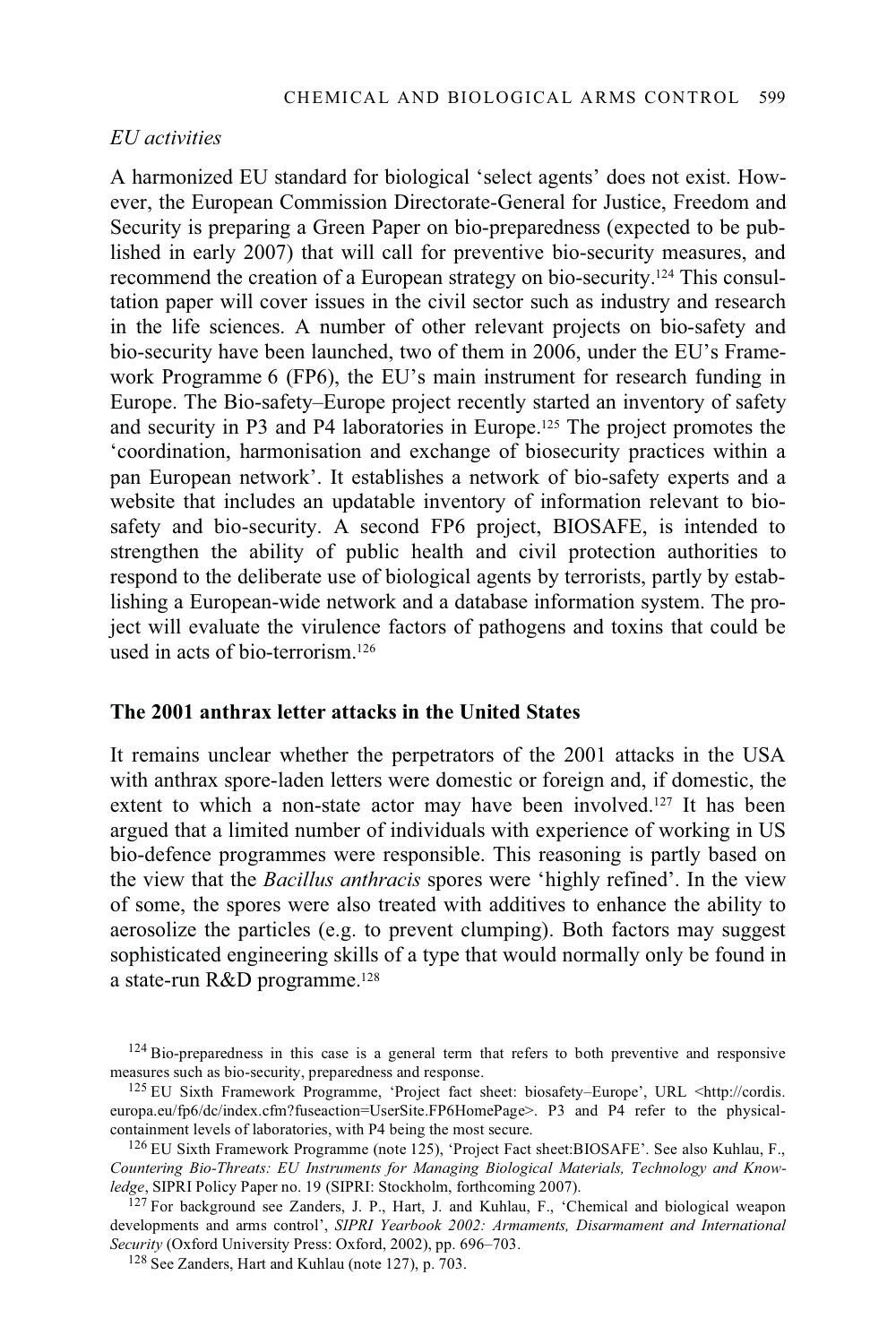### 600 NON-PROLIFERATION, ARMS CONTROL, DISARMAMENT, 2006

The distinction between 'highly refined' and 'treated' spores is often confused. The former implies the removal of vegetative cells (cells that have not sporulated during the spore preparation process) and other debris. Thus, 'highly refined' implies a high concentration of spores only, while 'treated' implies that a substance has been added to the preparation in order to promote lower viscosity (resistance to flow) and to obtain a median number of spores having a certain diameter that is suitable for achieving deep lung penetration.129 In 2006 a researcher at the Hazardous Materials Response Unit laboratory of the US Federal Bureau of Investigation (FBI) published a study on the sampling and analysis procedures used to investigate the attacks that also shed light on the above points. It includes a description of the challenges of integrating law enforcement and scientific and technical requirements when responding to bio-terrorism. According to the study, the understanding that the attacks involved sophisticated spore preparation is a 'widely circulated misconception' that is 'usually the basis for implying that the powders were inordinately dangerous compared to spores alone' and 'fosters erroneous misconceptions, which may misguide research and preparedness efforts and generally detract from the magnitude of hazards posed by simple spore preparations' <sup>130</sup>

#### **US developments in biological warfare prevention and defence**

In December 2006 President Bush signed into law the Pandemic and All-Hazards Preparedness Act, which established the Biomedical Advanced Research and Development Authority (BARDA).131 This authority is designed to identify vulnerabilities in existing medical and public health defences against chemical, biological, radiological and nuclear threats and to facilitate the development of countermeasures, including new medicines. BARDA will be part of the US Department of Health and Human Services, but its effect on existing drug R&D is unclear. Some of the information that BARDA possesses will be exempt from disclosure for at least five years.

This has been pointed to as an example of the lack of transparency in bio-defence activities, which creates concern that bio-defence and bio-terrorism preparedness programmes in some countries might serve as a general cover for an offensive BW capability.132 In most countries there is also

<sup>&</sup>lt;sup>129</sup> The size would be generally 1–5 microns in diameter (the optimal size for deep lung penetration through the alveolar sacs).<br> $130$  Beecher, D. J., 'Forensic application of microbiological culture analysis to identify mail inten-

tionally contaminated with *Bacillus anthracis* spores', *Applied and Environmental Microbiology*,

<sup>&</sup>lt;sup>131</sup> The White House, 'President Signs H.R. 5466, H.R. 6143, S. 843, and S. 3678 [the Pandemic and All-Hazards Preparedness Act]', News release, Washington, DC, 19 Dec. 2006, URL <http://www. whitehouse.gov/news/releases/2006/12/20061219-2.html>.

<sup>132</sup> Miller, J. D., 'New U.S. biodefense agency signed into law', *The Scientist*, 11 Jan. 2007, URL <http://www.the-scientist.com/news/home/40755/>; and Roffey, R., Hart, J. and Kuhlau, F., 'Crucial guidance: a code of conduct for biodefense scientists', *Arms Control Today*, vol. 36, no. 7 (Sep. 2006), pp. 17–20.